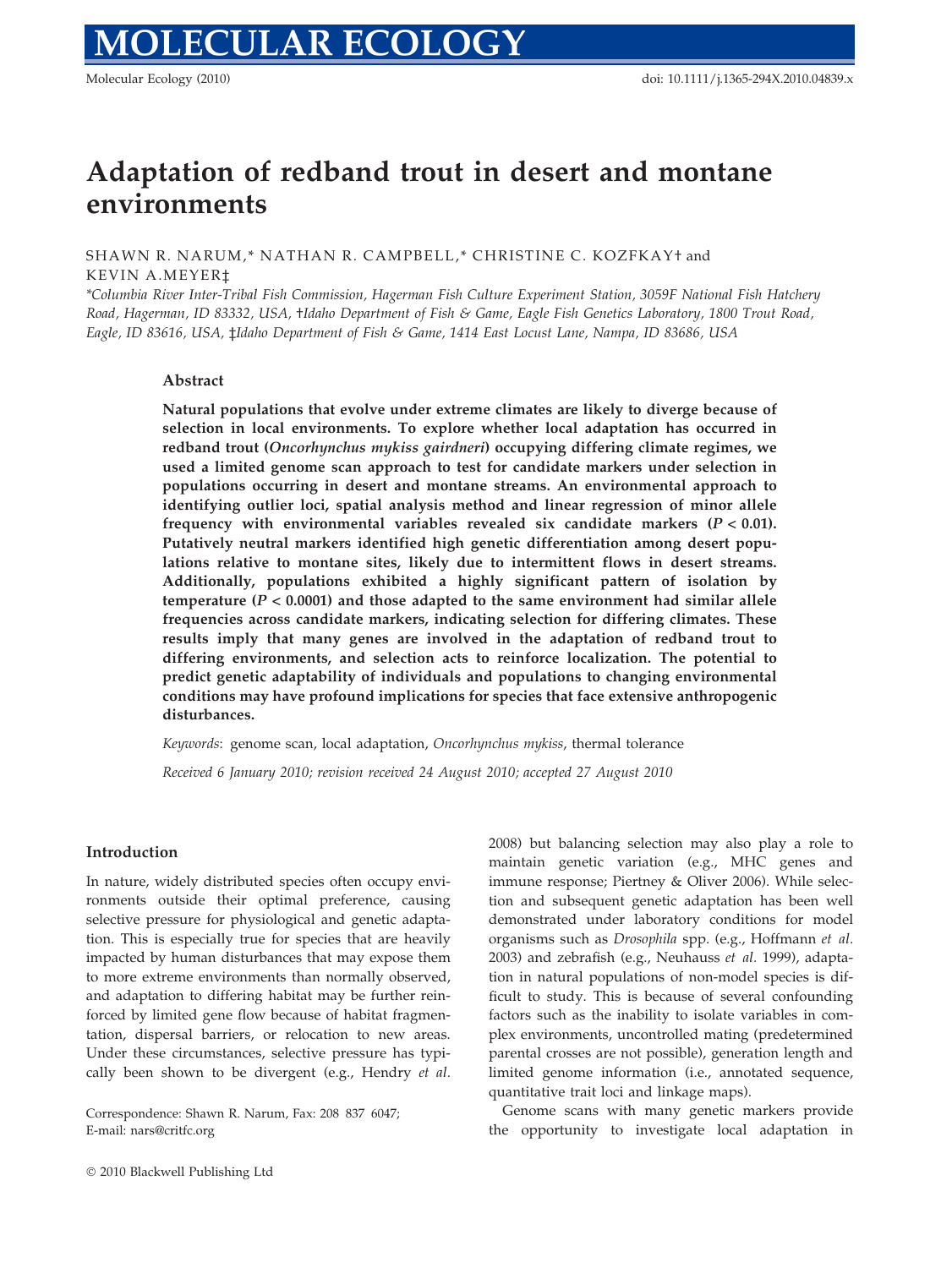# 2 S. R. NARUM ET AL.

natural populations and identify candidate genes under selection. This has become a commonly employed approach in ecological and population genetics studies to detect outlier loci that are putatively under selection (e.g., Vasemagi & Primmer 2005; Nosil et al. 2008). A variety of tests have been developed to identify 'general' outlier loci from a neutral distribution (Beaumont & Nichols 1996; Beaumont & Balding 2004; Foll & Gaggiotti 2008; Excoffier et al. 2009), and additional tests are also available to identify loci associated with specific environmental variables (e.g., Joost et al. 2008). Additionally, correlation methods can be highly informative to identify markers in coding and cis-regulatory regions of known functional genes that are associated with specific selective pressures or phenotypes (Lyman & Mackay 1998; Umina et al. 2005; Chase et al. 2009; Torgerson et al. 2009). With increasing genomic information available for non-model organisms, single-nucleotide polymorphisms (SNPs) have begun to see increased use as genetic markers for population genetic studies (e.g., Luikart et al. 2003; Morin et al. 2004). These sequence polymorphisms are dense throughout the genome of most organisms and are commonly observed in both coding and non-coding regions of functional genes, making them ideal markers to study adaptive molecular variation (e.g., Akey et al. 2002). In a large suite of unlinked SNPs that are distributed across the genome, it is possible to utilize both functionally neutral and adaptive markers within a single study. This combination of information provides a powerful approach to study questions in ecological genetics because both demographic processes (i.e., gene flow and genetic drift) and local adaptation (i.e., selection) may be inferred. In this study, we employed a combination of these approaches to test for neutral and adaptive genetic differences in redband trout (Oncorhynchus mykiss gairdneri) inhabiting different thermal environments.

Climate has been shown to influence a variety of traits in fish including thermal tolerance, growth, development and disease resistance (Crozier et al. 2008). Cellular response to thermal stress and adaption to extreme temperatures has been shown to be polygenic in fish, with genes involved from many different biological pathways. Under heat stress, a wide variety of genes are differentially expressed including those related to immune response, signal transduction, protein processing, response to stress and metabolism (Kassahn et al. 2007). Adaptation to cold stress has also been shown to be necessary for organisms occupying very cold temperatures (Ciardiello et al. 2000). Water temperature can affect growth and development rates in fish, with warmer water resulting in accelerated rates unless temperature exceeds optimal levels and causes stress (e.g., Beer & Anderson 2001). Studies have shown

that fry emergence timing is associated with water temperature and often matches local conditions through either spawning date or embryo development (e.g., Brannon 1987; Beacham & Murray 1990). Warm or cold water temperatures may also cause higher pathogen population growth rates and increased likelihood of disease in fish (Holt et al. 1989; Marcogliese 2001). Resistance to diseases can increase in fish populations following exposure to various pathogens (Zinn et al. 1977), thus resulting in adaptation to local pathogens. Therefore, extensive selective pressure can occur for several traits as a result of differing climates throughout a species' range.

Redband trout occupy a wide range of habitats including desert and montane streams, with significant differences in habitat characteristics such as elevation, gradient, substrate, shading and temperature (Meyer et al. 2010). Physiological differences have also been observed in redband trout occupying desert streams (Gamperl et al. 2002). These studies indicate the potential for local adaptation of redband trout to differing habitats across environmental gradients. In this study, individual redband trout were sampled across several tributaries representing desert and montane streams and screened with 96 SNP markers from functional genes of diverse biological pathways. We tested predictions that variable climates would result in divergent selection and local adaptation of redband trout to each environment.

# Methods and materials

#### Collection sites

A total of 499 individual redband trout were sampled across 12 tributaries from southwest Idaho, USA, representing populations that were preclassified as desert or montane streams (six sites each) as determined by geographic location (Fig. 1). Individual fish were sampled by electro-fishing in multiple reaches within a site to avoid sampling related individuals. Fish were a mix of age classes as determined by length frequency and sampled during the summer seasons of 2002–2005. A nonlethal fin clip was collected from each fish as sample tissue and immediately preserved in 100% non-denatured ethanol.

A total of nine environmental variables were recorded to characterize habitat of each collection site (Table 1). Latitude and longitude coordinates were recorded for each collection area with a field GPS instrument and used to estimate elevation, temperature and precipitation (Table 1). Elevation was determined from a U.S. Geological Survey 10-m digital elevation model. Annual average maximum air temperatures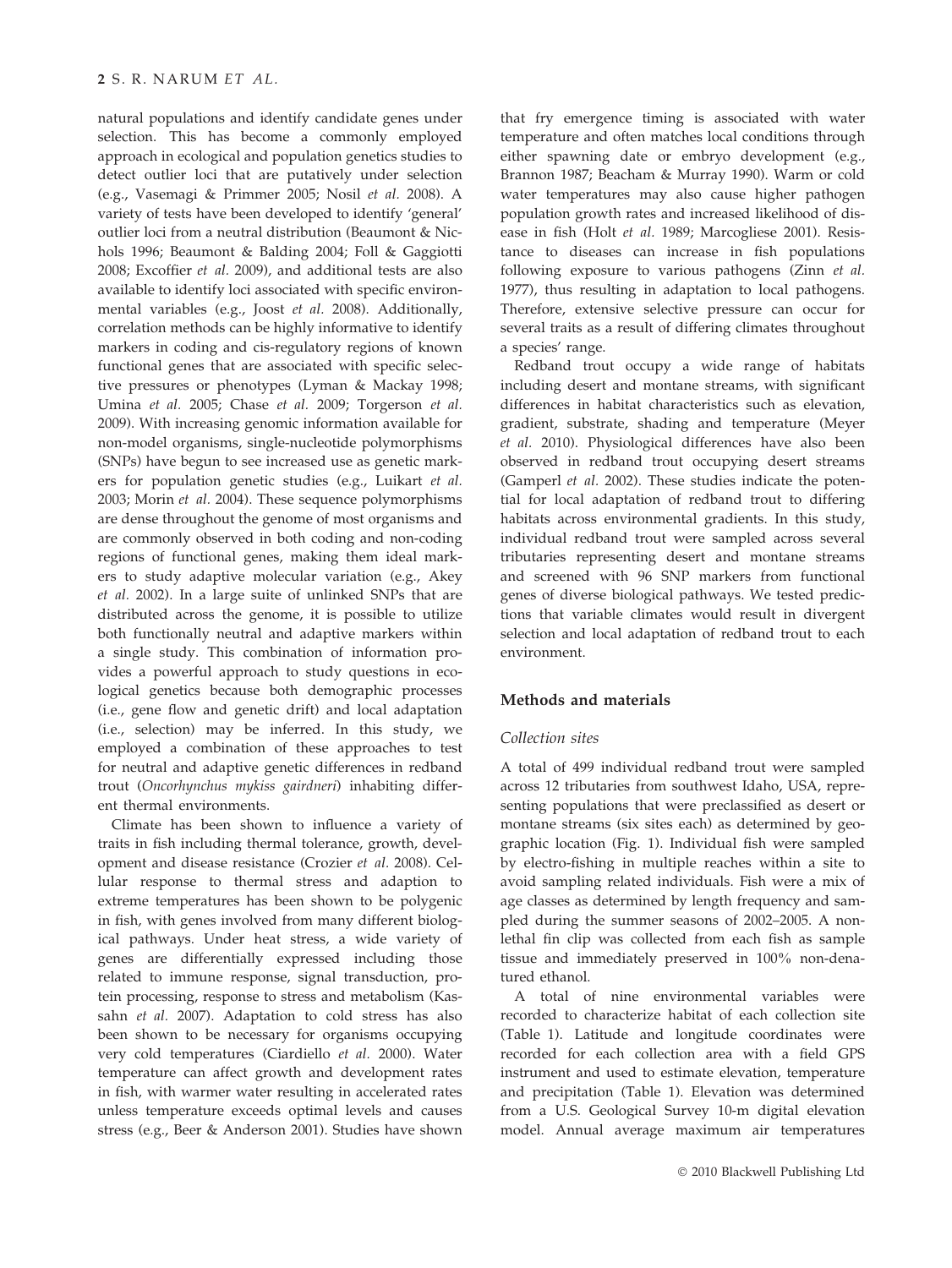

Fig. 1 Map of the study area in southwest Idaho, with inset of Pacific Northwest USA. Sites where redband trout (Oncorhynchus mykiss) were collected are numbered and correspond to stream locations in Table 1. Sites classified as desert or montane streams are indicated by either white triangles or black dots, respectively.

(hereafter referred to as 'air temperature') and annual total precipitation were simulated at 800-m cell resolution from a model based on climate normals from a 30 year period (1971–2000) in PRISM (parameter-elevation regressions on independent slopes model; http:// www.prism.oregonstate.edu/) of the Oregon Climate Service. Daily stream temperatures were collected from each site from May to October 2009 to validate the use of daily and long-term air temperatures for analysis. Stream temperature data were unavailable from Fawn Cr. as thermal logger devices at that site were tampered with and destroyed. Additional habitat data was collected for each site as described in Meyer et al. (2010) for six variables (stream gradient, specific water conductivity, stream width, per cent fine sediment, per cent gravel and per cent cobble ⁄ boulder). Briefly, stream gradient was determined by elevational increments bounding each site by approximately 1 km, specific conductivity ( $\mu$ S/cm) was measured with a conductivity meter (accurate to  $\pm 2\%$ ), stream width was estimated by averaging 10 transects from each site, and per cent substrate composition was visually estimated within 1 m of transects at each site. All nine environmental

variables were tested for differences between desert and montane collections with  $ANOVA$  (d.f. = 11).

#### SNP genotyping and descriptive statistics

Tissue samples from each individual were processed with Qiagen DNeasy® kits to extract DNA from fin clips stored in 100% ethanol. Isolated DNA from each sample was genotyped for 96 SNP markers (see Table S1, Supporting Information) with Taqman chemistry (Applied Biosystems) and Fluidigm 96.96 dynamic array chips (reaction volumes of  $\sim$ 7 nL) for SNP genotyping. As genotyping in nL reaction volumes reduces the average starting copy number to a range where genotyping accuracy becomes less reliable (Campbell & Narum 2009a), a pre-amplification protocol was used to increase the number of starting copies. Pre-amplification occurred in  $7$ - $\mu$ L reactions with 2  $\mu$ L of genomic DNA and  $5 \mu$ L of PCR cocktail (3.5  $\mu$ L of Qiagen Multiplex Mastermix,  $0.875 \mu L$  of 96 pooled primer sets at 0.36  $\mu$ M, and 0.625  $\mu$ L water) under the following thermal cycling programme: initial denature at  $95^{\circ}$ C for 15 min, 14 cycles of 95 °C for 15 s and 60 °C for 4 min,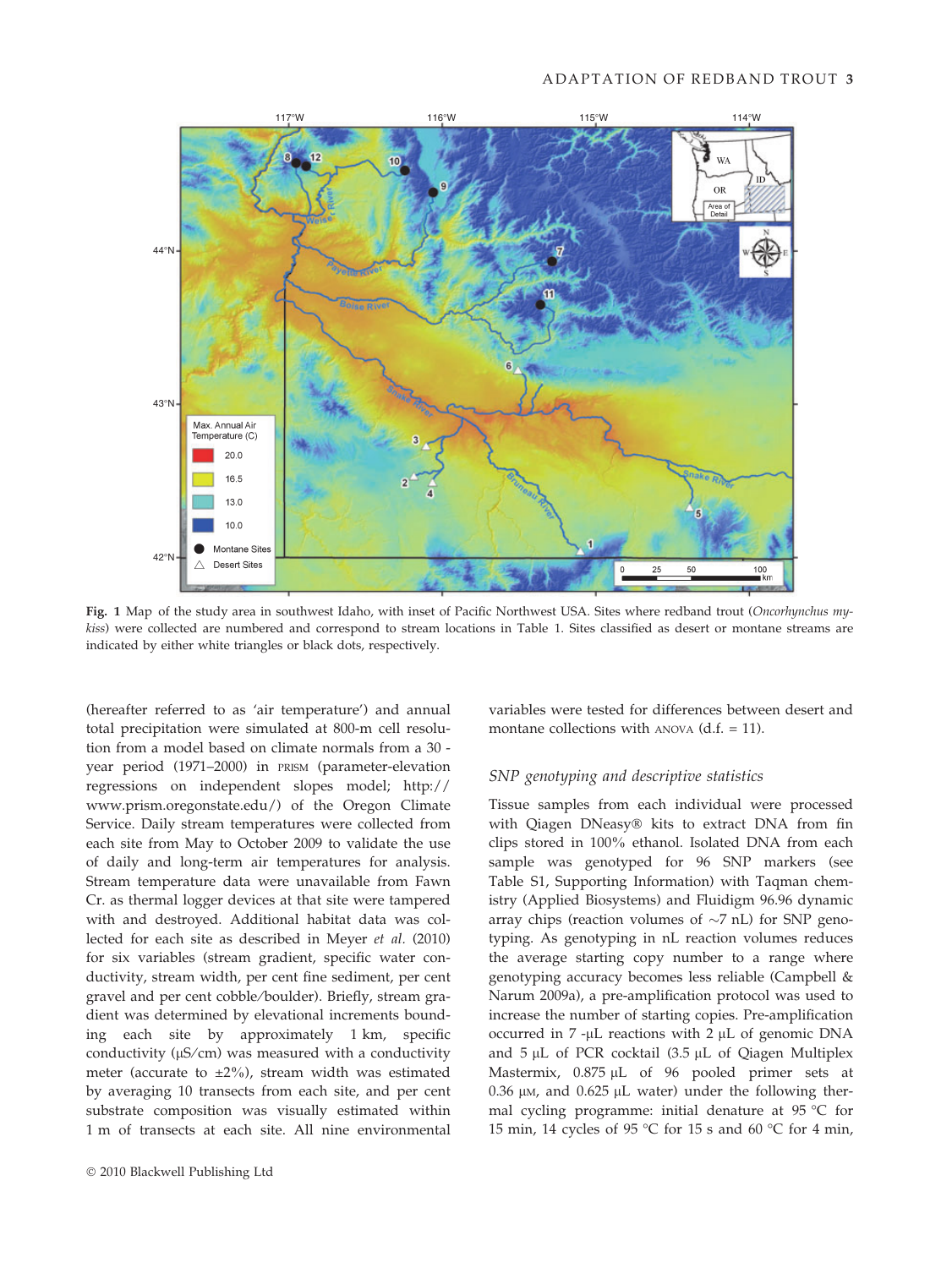|            |         |                          |                 | Table 1 Sampling locations and environmental variables for redband trout collected in drainages of southwest Idaho, USA |                                            |                  |                                                    |                              |                   |                      |                           |                                  |                                                                                        |
|------------|---------|--------------------------|-----------------|-------------------------------------------------------------------------------------------------------------------------|--------------------------------------------|------------------|----------------------------------------------------|------------------------------|-------------------|----------------------|---------------------------|----------------------------------|----------------------------------------------------------------------------------------|
|            |         |                          |                 |                                                                                                                         | Mean annua                                 |                  |                                                    | Specific                     |                   |                      | Cobble/                   |                                  | Mean annua                                                                             |
| Map<br>no. | Region  | Collection               |                 | Drainage Latitude/longitude                                                                                             | max. air<br>temp $\rm ^{(oC)}$             | Elevation<br>(m) | $\therefore$ Gradient $\stackrel{(9/6)}{_{(9/6)}}$ | conductivity<br>$(\mu S/cm)$ | $W$ idth<br>$(m)$ | Fines $\binom{9}{6}$ | ${\rm grad} \atop {(\%)}$ | Boulder<br>$\stackrel{(9,6)}{0}$ | $\begin{array}{c}\n 44 \cdot \cdot \\ 44 \cdot \cdot \\ 44 \cdot \cdot \\ \end{array}$ |
|            | Desert  | Deer Cr.                 | Bruneau R. 42.0 | 43633/-115.09903                                                                                                        | 13.8                                       |                  |                                                    |                              |                   |                      |                           |                                  |                                                                                        |
|            | Desert  | Big Jacks Cr.            | Bruneau R.      | 42.532970/-116.18385                                                                                                    |                                            |                  |                                                    |                              |                   |                      |                           |                                  |                                                                                        |
|            | Desert  | Little Jacks Cr.         | Bruneau R.      | 42.728700/-116.10516                                                                                                    | 6.8<br>60                                  |                  |                                                    |                              |                   |                      |                           |                                  |                                                                                        |
|            | Desert  | Duncan Cr.               | Bruneau R.      | 192565/-116.06401<br>42.4                                                                                               | 5.0                                        |                  | 2 3 4 4 6 5 1 5 4 6 5 5 7                          |                              |                   |                      |                           |                                  | 4 3 3 4 5 5 7 8 9 9 9 9<br>4 3 9 9 7 9 9 9 9 9 9 9 9 9                                 |
|            | Desert  | McMullen Cr.             | Snake R.        | 42.329260/-114.38737                                                                                                    |                                            |                  |                                                    |                              |                   |                      |                           |                                  |                                                                                        |
|            | Desert  | Bennett Cr.              | Snake R.        | 224200/-115.50603<br>43.2                                                                                               |                                            |                  |                                                    |                              |                   |                      |                           |                                  |                                                                                        |
|            | Montane | Johnson Cr.              | Boise R.        | 43.936886/-115.28058                                                                                                    | $-4.6$<br>$-4.6$<br>$-1.1$<br>$-1.1$<br>59 |                  |                                                    |                              |                   |                      |                           |                                  |                                                                                        |
|            | Montane | Upper Manns Cr.          | Weiser R.       | 44.574870/-116.95055                                                                                                    |                                            |                  |                                                    |                              |                   |                      |                           |                                  |                                                                                        |
|            | Montane | Fawn Cr.                 | Payette R.      | 382336/-116.05894<br>$\ddot{4}$                                                                                         | 12.2                                       |                  |                                                    |                              |                   |                      |                           |                                  |                                                                                        |
|            | Montane | L. Weiser Cr.            | Weiser R.       | 44.525684/-116.24255                                                                                                    | $\frac{33}{2}$<br>29                       |                  |                                                    |                              |                   |                      |                           |                                  |                                                                                        |
|            |         | Montane Whiskey Jack Cr. | Boise R.        | 43.649063/-115.35925                                                                                                    | 13.0<br>53                                 |                  |                                                    |                              |                   |                      |                           |                                  |                                                                                        |
|            |         | Montane Keithley Cr.     | Weiser R.       | 53380/<br>$\ddot{4}$                                                                                                    | 13.0<br>22                                 |                  |                                                    |                              |                   |                      |                           |                                  |                                                                                        |
|            |         |                          |                 |                                                                                                                         |                                            |                  |                                                    |                              |                   |                      |                           |                                  |                                                                                        |

**Table 1** Sampling locations and environmental variables for redband trout collected in drainages of southwest Idaho. USA

n/a, data not available ⁄ a, data not available. hold at  $4 \degree C$ . Immediately after cycling, 133 µL of nuclease-free H<sub>2</sub>O or TE buffer was added to each PCR and stored at  $4^{\circ}$ C. Pre-amplified template DNA was then genotyped

with Fluidigm 96.96 dynamic array chips that included a three-step process: (i) SNP assays (Taqman primers ⁄ probes) and DNA samples were mixed according to manufacturer's protocols and loaded onto the chip with a Fluidigm IFC Controller instrument, (ii) target SNPs were amplified for 50 cycles on an Eppendorf thermal cycler specially formatted for the Fluidigm 96.96 chip, and (iii) chips were scanned with a Fluidigm EP-1 instrument to detect fluorescently labelled allele-specific probes. Genotypes for each assay were auto-scored with Fluidgim SNP Analysis v.2.1.1 software and verified by eye with scoring guides provided by an assay database and a heterozygous indicator sample for each SNP. As the SNP markers used in this study were ascertained from a broad panel of samples including related populations from the Columbia River (e.g., Campbell et al. 2009), ascertainment bias should be limited. Any potential ascertainment bias should effect populations in this study equally because none were directly included in SNP discovery.

Tests for linkage disequilibrium between all pairs of loci were also performed using the MCMC approximation of the exact test in GENEPOP v. 3.3 (Raymond  $&$ Rousset 1995). Because multiple comparisons were involved, correction against Type I error was made in both tests with the B-Y FDR method (False Discovery Rate; Benjamini & Yekutieli 2001) that provides increased power relative to the Bonferroni method (Narum 2006).

A total of 96 SNPs were screened in this study, but 20 markers were dropped from further statistical analyses (see Table S1 for list, Supporting Information). Five SNPs were dropped from analyses because of poor amplification and low-quality genotype plots. Three SNPs in the panel were used to detect potential hybrids of Oncorhynchus mykiss and Oncorhynchus clarki (cutthroat trout) but dropped from further analysis because hybrids were not identified in this study. Eight pairs of SNPs were known to be physically linked on the same gene and only the most informative of each pair was included in the analyses. An additional four pairs of SNPs had highly significant linkage disequilibrium  $(P < 0.0001)$ , and the least informative of each pair was dropped from further analyses. A total of 76 remaining SNPs were included in the subsequent statistical tests (Table S1, Supporting Information).

Deviation from Hardy–Weinberg equilibrium was evaluated at each locus and population with the Markov Chain Monte Carlo (MCMC) approximation of Fisher's exact test implemented in GENEPOP v. 3.3 (1000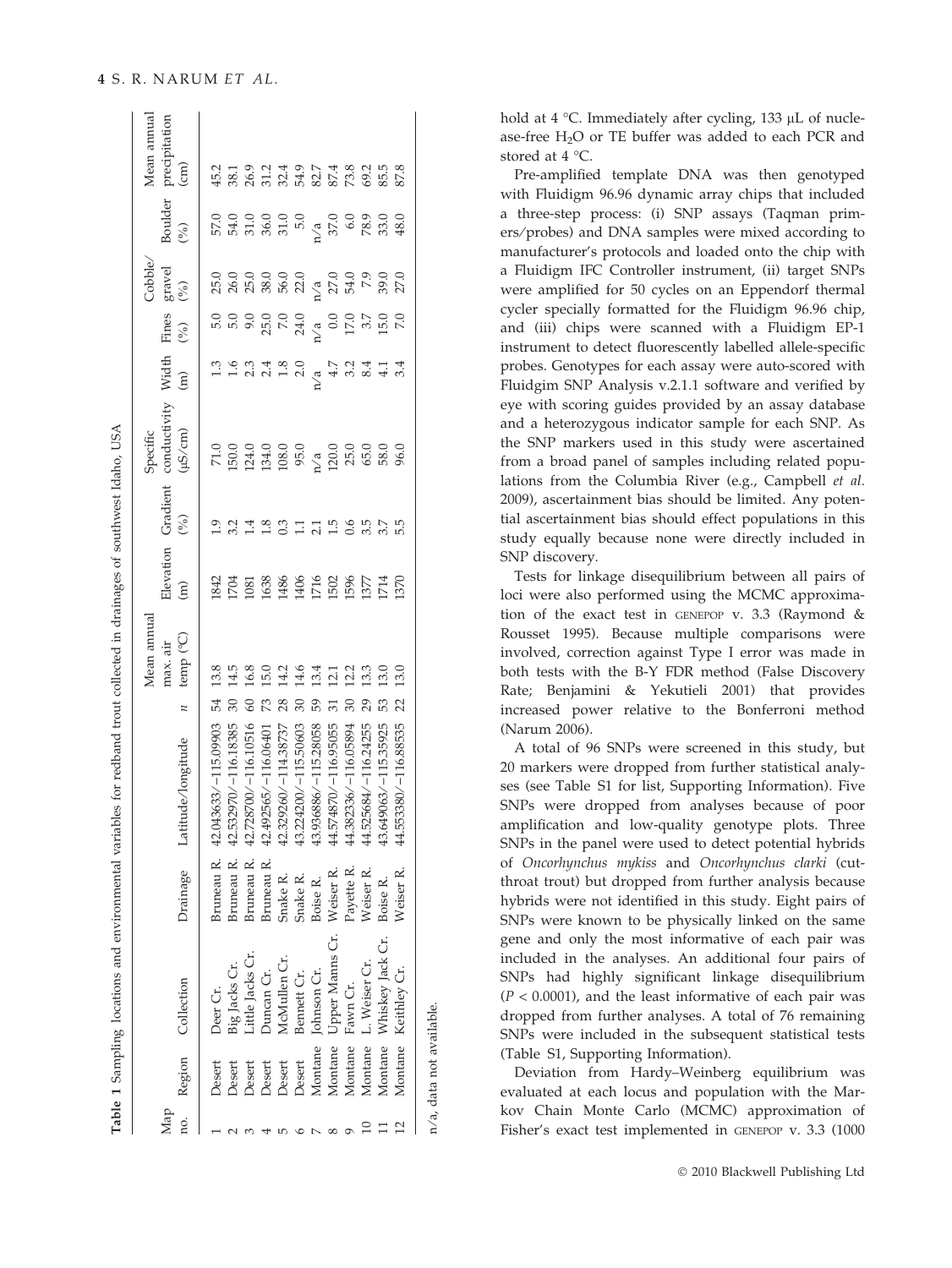batches with 1000 iterations; Raymond & Rousset 1995). Minor allele frequency (MAF), unbiased heterozygosity  $(H<sub>E</sub>)$  and global  $F<sub>ST</sub>$  were estimated for each SNP in each collection with GENEPOP. Effective population size  $(N_e)$  was estimated for each collection with the program LDNE (Waples & Do 2008). To determine confidence interval (CI) for  $N_{\rm e}$ , we used the option of 'jackknife CIs' that corrects for bias in parametric CIs when LDNE estimates are based on many loci (Waples 2006). We present results from setting the minimum frequency of alleles included in the analysis  $(P_{\text{crit}})$  to a value of 0.02, which is a middle-range default value of the program. The  $P_{\text{crit}}$  value chosen was a compromise between a higher value that will lower the upward bias of  $N_e$  and a lower value that increases the precision of the estimate (Waples & Do 2008). Differences in  $H<sub>E</sub>$  and  $N<sub>e</sub>$ were tested with  $ANOVA$  (d.f. = 11).

We investigated patterns of deviation from neutral expectations among the 76 SNPs with an outlier approach based on simulation methods initially proposed by Beaumont & Nichols (1996). This approach was implemented in LOSITAN (Antao et al. 2008) that simulates a distribution of  $F_{ST}$  values under neutral expectations to identify candidates for positive and balancing selection from a plot of average locus heterozygosity vs.  $F_{ST}$  (Beaumont & Nichols 1996; Beaumont & Balding 2004). Simulations were run to independently generate a distribution of  $F_{ST}$ , based on 50 000 replicates, for 76 SNPs under an infinite alleles mutation model. The simulation results were then plotted to represent the median and the 95% and 99% quantiles. Loci lying outside these quantiles were outliers putatively under directional or balancing selection, respectively. Simulations were carried out iteratively to avoid an upward bias in quantile ranges (potentially resulting in Type I error for balancing selection) by removing outlier loci above the 95% and 99% quantiles in the initial runs as implemented in LOSITAN.

# Tests for association of SNP markers and environment

As tests for outlier loci can often provide false positives or false negatives (e.g., Akey 2009; Hermisson 2009), a three-step process was used to further identify candidate markers in this study. These steps included a spatial analysis method (SAM) to identify initial candidate markers associated with specific environmental variables, followed by univariate linear regression of SNP allele frequencies and environmental variables to identify secondary candidate markers, and finally a verification step to correct for underlying population structure. Details regarding each of these steps are provided later.

To identify SNP markers that were associated with environmental variables, we used the SAM program developed by Joost et al. (2008). This approach utilizes general linear models and logistic regression to identify significant associations of habitat characteristics with presence ⁄ absence of alleles at genetic markers across all individuals in the study. In the current data set, one allele for each SNP was recoded as present ('1') or absent ('0') for all individual fish. Missing habitat and genotype data were recoded with the non-numerical designation of 'NaN'. Because of the potential of this test to identify false-positive associations, a conservative alpha of 0.01 with Bonferroni correction (final critical value of 0.00146) was used to reduce false positives in the Wald test (as recommended by Joost et al. 2008). Markers with P-values below the critical value were considered initial candidates for association with respective environmental variables.

To further reduce false positives and provide a more conservative test for association of markers at the population rather than individual level (SAM), allele frequencies of markers that were considered initial candidates from SAM were evaluated for correlation with each environmental variable for the 12 collection sites. We expect that this population-level approach is more conservative because the regression analyses with MAF and temperature only include 12 data points (one per population) as opposed to 499 data points (one per individual) and thus the chance of detecting a significant result is lower. Univariate linear regression analysis with the least-squares method was used to determine the relationship between MAF of each SNP and the environmental variable. A critical level of 0.01 was used to identify significant associations. Initial candidate markers from SAM that were also significant in linear regression tests were considered to be secondary candidate markers. All other markers were considered as putatively neutral for further statistical analyses.

It is well known that underlying population structure can bias association tests and result in false-positive loci that are not actually associated with variables of interest (Lander & Schork 1994; Pritchard & Rosenberg 1999; Excoffier et al. 2009). To limit association bias owing to underlying population structure in secondary candidate markers in this study, analyses with STRUCTURE v.2.3.2 (Pritchard et al. 2000a; Hubisz et al. 2009) and STRAT v.1.1 (Pritchard et al. 2000b) were implemented as suggested by Pritchard & Rosenberg (1999). In a recent review by Zhang et al. (2008), this STRAT approach has been shown to account for population structure in association studies equally well as other leading methods such as principal components analysis (i.e., Price et al. 2006). We followed the procedure for running STRAT with the following steps: (i) candidate loci were identified with regression analyses, (ii) candidate loci and any other significantly linked markers (linkage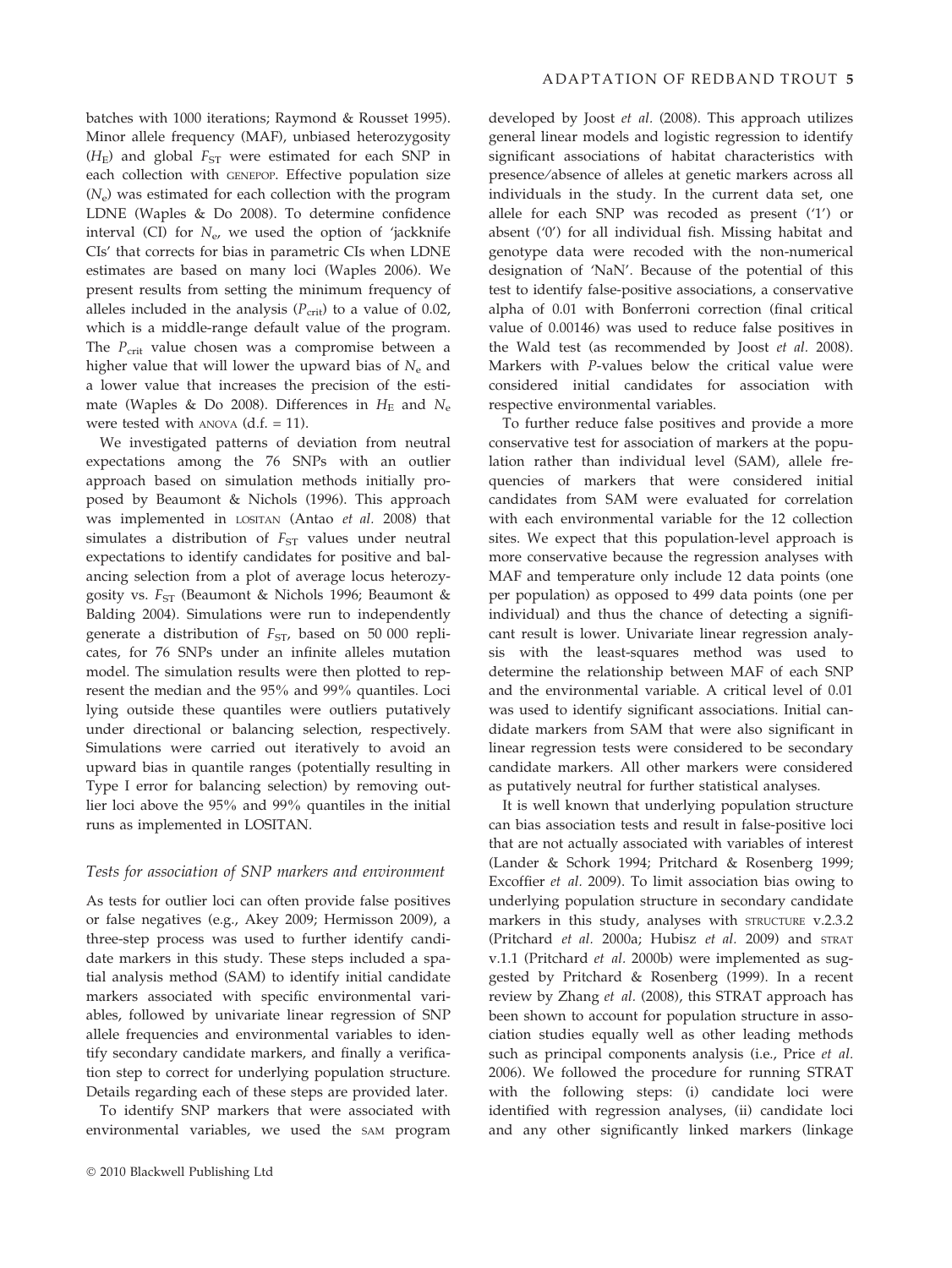disequilibrium with  $P < 0.0059$ ) were removed from the data set, (iii) remaining loci (putatively neutral) were used to run STRUCTURE and select the most likely number of distinct populations (k) from 10 iterations for each potential  $k$  value ranging from 1 to 10 (50 000 burnin followed by 100 000 MCMC repetitions), and (iv) ancestry coefficients (mean Q values from CLUMPP; Jakobsson & Rosenberg 2007) and environmental variables for each individual were included in STRAT to test candidate markers for significant association with environmental variables.

#### Population structure and adaptation

To infer the degree of relatedness between sample collections, pairwise chord distances (Cavalli-Sforza & Edwards 1967) were calculated between all population samples with the POPULATIONS software package (Langella 2001). These genetic distances were then used to construct neighbour-joining trees of sample populations for 1000 bootstrap replicates. A consensus dendrogram was then constructed with the program TREEVIEW (Page 1996). Two dendrograms were constructed, one to represent genetic relationships because of demographic processes with putatively neutral markers and another to evaluate populations potentially under thermal adaptation with candidate SNPs.

To test for differentiation among populations, pairwise values of the variance in allele frequencies among population samples ( $F_{ST}$ ; Weir & Cockerham 1984) were estimated in GENEPOP with putatively neutral SNPs and separately with candidate temperature SNPs. Approximations of exact tests with MCMC were performed in GENEPOP (1000 batches and 1000 iterations) to determine significance of pairwise genic differentiation between all collections. Significance levels were adjusted for multiple tests with B-Y FDR (Benjamini & Yekutieli 2001; Narum 2006). Differences in pairwise  $F_{ST}$  matrices were evaluated to determine whether specific populations had higher adaptive divergence than neutral divergence.

Patterns of isolation by distance among sites were evaluated with Mantel tests using fluvial stream distance and pairwise  $F_{ST}$  from SNPs determined to be either putatively neutral or candidate markers. The regression of the pairwise  $F_{ST}/(1-F_{ST})$  on geographic distance was used to determine significance of Mantel tests in GENEPOP (Raymond & Rousset 1995). The procedure was modified to test a model of isolation by temperature by substituting pairwise differences in temperature vs. panels of putatively neutral and temperature-associated SNPs and for each matrix in the Mantel tests. Thus, Mantel tests were able to capitalize on the cumulative effect of all candidate markers (mul-

tilocus  $F_{ST}$ ), rather than single loci, to estimate adaptive divergence and evaluate signals of local adaptation because of temperature differences among collections.

# Results

# Habitat differences and descriptive statistics

Tests of ANOVA revealed significant differences between desert and montane habitats for the following three environmental variables: width  $(P = 0.011)$ , precipitation  $(P = 0.00001)$  and temperature  $(P = 0.002)$ . The other six environmental variables were not significantly different between the two climates [gradient ( $P = 0.170$ ), specific conductivity ( $P = 0.067$ ), fines ( $P = 0.463$ ), gravel ( $P =$ 0.910), cobble/boulder ( $P = 0.727$ ) and elevation ( $P =$ 0.879)]. Daily stream and air temperatures for each site were significantly correlated (all *P*-values  $\langle 1.0 \times 10^{-8} \rangle$ ) with a range of  $r^2$  values from 0.24 to 0.72 across sites (Fig. S1, Supporting Information).

Of 912 tests for deviation from Hardy–Weinberg equilibrium (76 SNPs in 12 populations), there were 10 significant results (BY-FDR critical value of 0.007) that included nine heterozygote deficits and one heterozygote excess. Deviations were stochastically distributed across loci and populations with two deficits in Big Jacks Cr. (Omy 97865-196 and Omy aromat-280), one deficit in Fawn Cr. (Omy\_Ots249-227), three deficits and one excess in Duncan Cr. (Omy\_aldB-165, Omy\_aromat-280, Omy\_Ots208-138, Omy\_nkef-308, respectively), one deficit in Whiskey Cr. (Omy\_121713-115), two deficits in Johnson Cr. (Omy\_121713-115, Omy\_LDHB-2\_i6) and none in other populations or loci.

Descriptive statistics such as  $H<sub>E</sub>$  and  $N<sub>e</sub>$  were estimated with 65 putatively neutral SNPs for each collection and ranged from 0.141 to 0.180 and 18.3 to 406.3, respectively (Table 2). Sites with the lowest estimates of  $N_e$  were Duncan Cr. ( $N_e = 18.3$ ) and Fawn Cr.  $(N_e = 26.1)$  while the highest estimates were from Bennett Cr. ( $N_e = 350.9$ ) and Deer Cr. ( $N_e = 406.3$ ). No significant differences were found among desert and montane collections for  $H_E$  (P = 0.53) or  $N_e$  (P = 0.38). However, pairwise exact tests of allele frequencies among collections were all significantly differentiated from one another with or without correction for multiple tests (all *P*-values were  $< 1.0 \times 10^{-4}$ ).

Simulation results from LOSITAN identified a total of eight loci that fell outside the 95% quantile for neutral expectations, with five candidates for divergent selection and three for balancing selection. The five candidates for divergent selection were Omy\_97856-196, Omy\_aspAT-413, Omy\_arp-630, Omy\_tlr5-205 and Omy\_nkef-308 and the three for balancing selection were Omy\_hsp47-86, Omy\_hsc71-80 and Omy\_NAKATPa3-50. At the more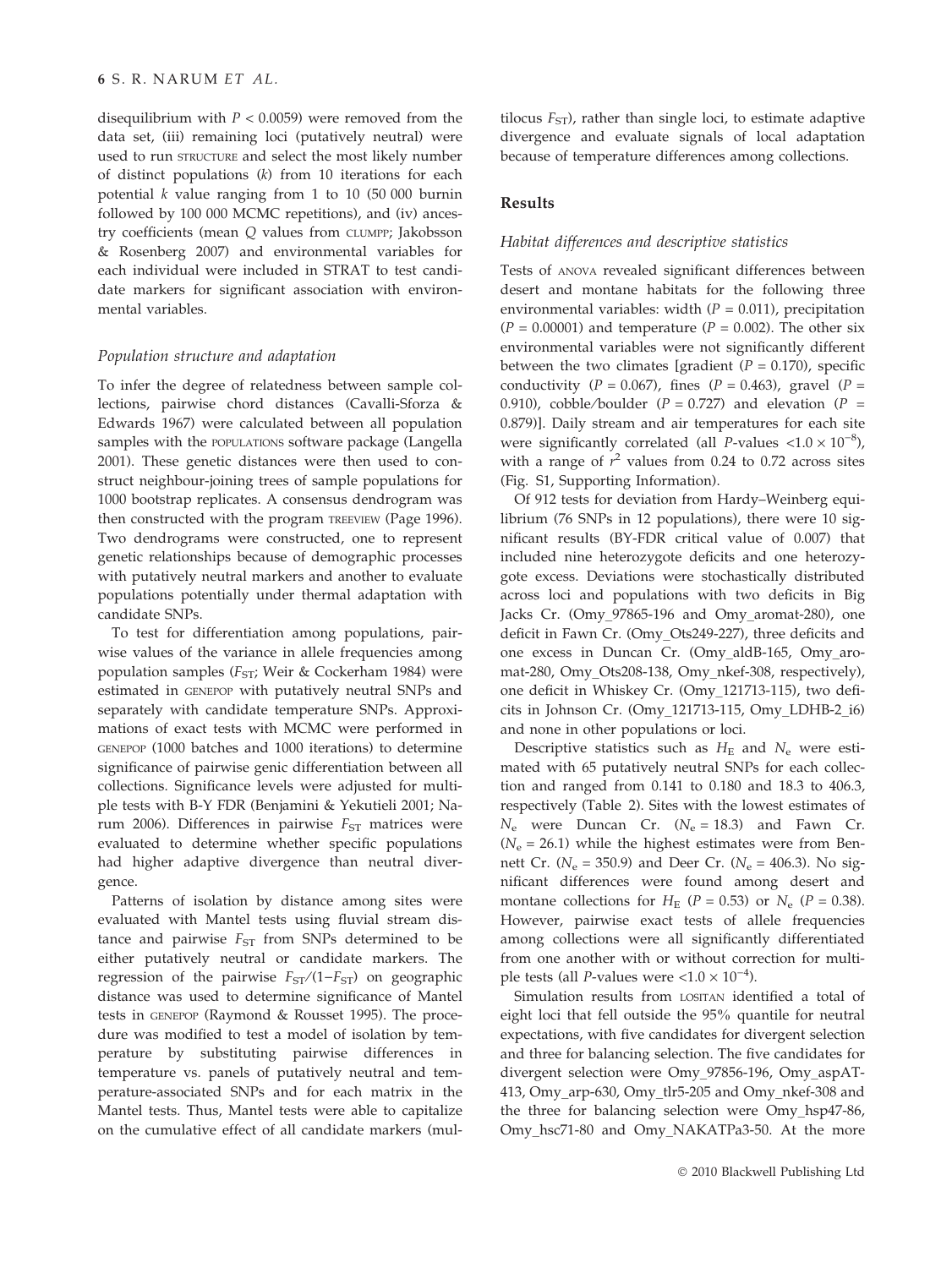Table 2 Reclassification of sites by climate categories followed by unbiased heterozygosity  $(H_E)$  and estimate of effective size  $(N_e)$ with 95% CI

| Map no.                                  | Climate category | Collection       | Region  | Annual<br>avg. max.<br>air temp $({}^{\circ}C)^*$ | $H_{\rm E}$ | $N_{\rm e}$ | 95% CI          |
|------------------------------------------|------------------|------------------|---------|---------------------------------------------------|-------------|-------------|-----------------|
| 5                                        | Cool             | McMullen Cr.     | Desert  | 14.2                                              | 0.173       | 31.5        | $19.1 - 65.6$   |
| 8                                        | Cool             | Upper Manns Cr.  | Montane | 12.1                                              | 0.156       | 89.8        | 37.5-infinite   |
| 9                                        | Cool             | Fawn Cr.         | Montane | 12.2                                              | 0.141       | 26.1        | 15.6–53.3       |
| 11                                       | Cool             | Whiskey Jack Cr. | Montane | 13.0                                              | 0.165       | 63.6        | 39.0-131        |
| Average of 'cool'<br>populations         |                  |                  |         | 12.9                                              | 0.159       | 52.8        |                 |
| $\mathbf{1}$                             | Undetermined     | Deer Cr.         | Desert  | 13.8                                              | 0.151       | 406.3       | 91.4-infinite   |
| 7                                        | Undetermined     | Johnson Cr.      | Montane | 13.4                                              | 0.166       | 228.5       | 90.7-infinite   |
| 10                                       | Undetermined     | L. Weiser Cr.    | Montane | 13.3                                              | 0.180       | 99.4        | 40.1-infinite   |
| 12                                       | Undetermined     | Keithley Cr.     | Montane | 13.0                                              | 0.167       | 49.5        | 22.6-871.8      |
| Average of 'undetermined'<br>populations |                  |                  |         | 13.4                                              | 0.166       | 195.9       |                 |
| $\overline{2}$                           | Warm             | Big Jacks Cr.    | Desert  | 14.5                                              | 0.176       | 34.8        | $21.3 - 71.7$   |
| 3                                        | Warm             | Little Jacks Cr. | Desert  | 16.8                                              | 0.146       | 133         | $61.1 - 2426.1$ |
| 4                                        | Warm             | Duncan Cr.       | Desert  | 15.0                                              | 0.153       | 18.3        | $14.1 - 23.6$   |
| 6                                        | Warm             | Bennett Cr.      | Desert  | 14.6                                              | 0.148       | 350.9       | 44.2-infinite   |
| Average of 'warm'<br>populations         |                  |                  |         | 15.2                                              | 0.156       | 134.3       |                 |

\*Indicates significant value in ANOVA (air temperature  $P = 0.009$ ).

stringent 99% quantile, only two markers were considered candidates, one each for positive (Omy\_aspAT-413) and balancing (Omy\_hsc71-80) selection.

#### Tests for association of SNP markers and environment

Analysis with SAM provided a total of 24 markers that were significant for one or more environmental variable for a total of 61 significant associations (Table S2, Supporting Information). Each of the nine environmental variables were significant with at least one marker (Table S2, Supporting Information), but temperature had the most number of associated markers (17), followed by precipitation (13), specific conductivity (13), elevation (11), fines (3), gradient (1), width (1), gravel (1) and cobble ⁄ boulder (1). The 24 markers that were significantly associated with environmental variables were considered initial candidate markers.

Linear regression of population allele frequencies and environmental variables was used as a secondary criterion to screen the initial 24 candidate markers identified from SAM. Of the 61 initial associations, only seven had significant correlation between the specified environmental variable and MAF. Of these seven significant results, five were markers associated with temperature, one marker with precipitation and one marker with specific conductivity. The five loci with allele frequencies significantly correlated with temperature (Fig. 2) were Omy\_aldB-165  $(P = 0.0051)$ , Omy\_gdh-271  $(P = 0.0005)$ , Omy\_Ogo4-212 ( $P = 0.0008$ ), Omy\_stat3-273 ( $P = 0.0089$ ) and Omy\_tlr5-205 ( $P = 0.0062$ ). One of these five markers (Omy\_Ogo4-212) was also significantly correlated with specific conductivity ( $P = 0.005$ ). An additional marker was associated with precipitation (Omy\_hsf2-146;  $P = 0.007$ ; Fig. 2). In total, seven of the 61 significant associations identified by SAM were also significantly correlated with linear regression of population allele frequencies. Therefore, the six SNPs that accounted for these seven significant associations were considered secondary candidate markers for further verification.

In the third and final verification step for candidate markers, correction for underlying genetic structure was applied as described in the methods section (STRUC-TURE/STRAT) with the following panels of markers. A total of 65 putatively neutral SNPs were used to determine population structure in STRUCTURE, removing the six candidate SNPs and five markers linked to them (Omy\_113490-15, Omy\_aromat-28, Omy\_IL17-185, Omy\_Ots249-22, Omy\_rapd-167). Results from STRUCTURE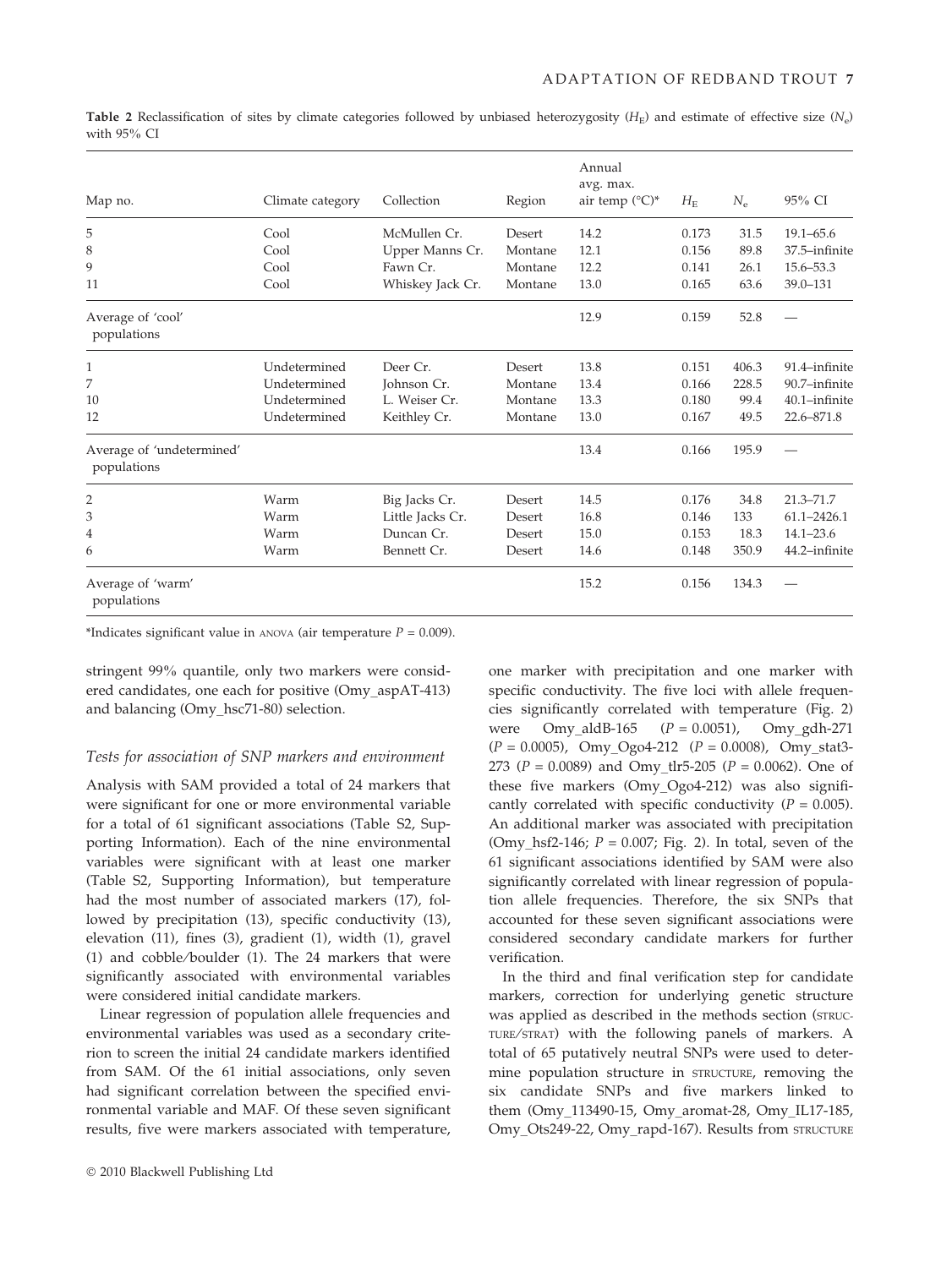

Fig. 2 Correlation of minor allele frequency for five candidate temperature markers and one candidate precipitation marker.

provided support for  $k = 5$  as determined by criteria in Evanno et al. (2005). Mean ancestry coefficient (Q) and environmental variables (temperature, precipitation and specific conductivity) for each individual were included as input for STRAT analysis to correct for population structure of the six candidate markers. All six candidate markers remained highly significant after correction for genetic structure (all P-values <0.0001) and therefore were considered validated candidate SNPs associated with temperature (Omy\_aldB-165, Omy\_gdh-271, Omy\_ Ogo4-212, Omy\_stat3-273), temperature and specific conductivity (Omy\_Ogo4-212) or precipitation (Omy\_ hsf2-146). Thus, panels of 65 putatively neutral markers and five temperature-associated markers were used in further analyses. Single loci associated with either precipitation or specific conductivity remained verified candidates but were not tested further.

## Population structure and adaptation

Patterns of genetic structure and adaptation were observed when suites of 65 putatively neutral or five temperature-associated markers were examined separately. With the panel of 65 putatively neutral SNP markers, all collections were genetically differentiated from one another as pairwise estimates of  $F_{ST}$  were highly significant  $(P < 0.0001)$  among all population combinations (Table 3, lower matrix). However, desert sites on average had higher pairwise  $F_{ST}$  values than montane sites. Results from STRUCTURE analysis with the 65 putatively neutral SNPs further revealed that collec-

tions from desert locations were more genetically distinct than those from montane sites. With the panel of five temperature candidate SNPs, the highest divergence was observed between desert and montane comparisons (all highly significant), and least among montane vs. montane collections (7 of 15 significant), while all 15 desert vs. desert comparisons remained significant (Table 3, upper matrix). The two matrices were highly correlated (Mantel  $P = 0.001$ ), but 11 of 65 comparisons had at least twofold greater  $F_{ST}$  for the candidate than the neutral markers. These 11 comparisons primarily involved one desert population (Little Jacks Cr.) and one montane population (Fawn Cr.; Table 3) that represented the two extreme ends of temperature variation of the 12 collections (Table 1) at 16.8 and 12.2 °C, respectively. Little Jacks Cr. had  $\ge$  twofold higher candidate  $F_{ST}$  in four montane and one desert populations, and Fawn Cr. had  $\geq$  twofold higher candidate  $F_{ST}$  in four desert and two montane populations (Table 3) as would be expected if adaptive divergence was greater than neutral divergence between populations occupying differing climates.

Neighbour-joining dendrograms with each suite of markers provided differing perspectives regarding genetic similarity of populations included in this study. With the panel of 65 putatively neutral markers, there was no clear evidence for genetic structure of tributary collections within the same river system except the two sites in the Boise River and three sites from the Bruneau River (Fig. 3a). Further, bootstrap support was below 50% for all clusters (except the two Boise River sites),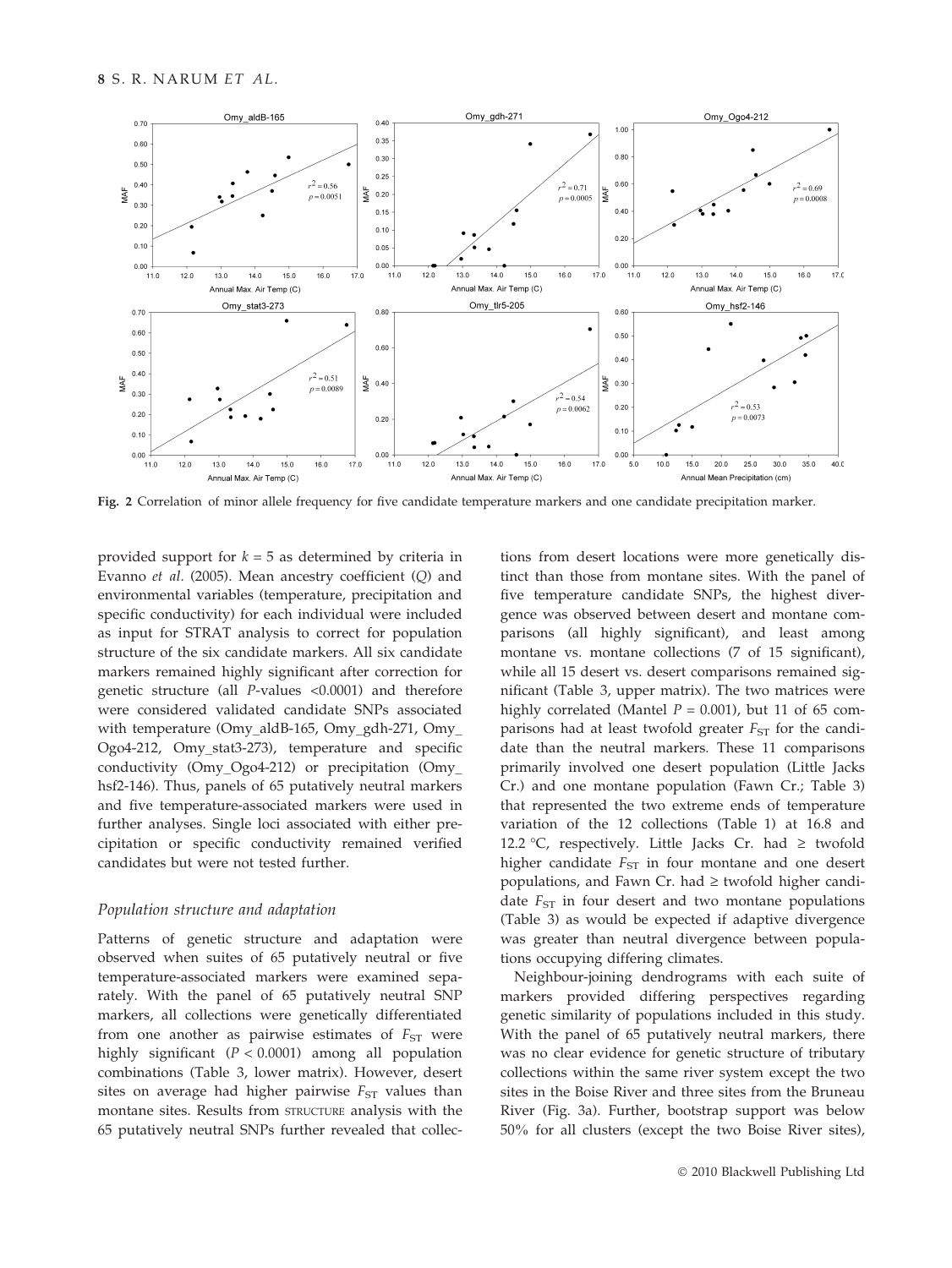|                  | Deer Cr. | Jacks Cr.<br>Big | Ġ.<br>Little<br>Jacks | Duncan<br>ä                                   | McMullen<br>نې<br>ن | Bennett<br>ä                  | Johnson<br>ä                                                                       | Manns Cr.<br>Upper                                        | Fawn<br>á                                                                                        | L. Weiser<br>نر<br>(                                                                                                                                                | Whiskey<br>lack Cr.                                                                                             | Keithley<br>ä                                                                                                                                                                          |
|------------------|----------|------------------|-----------------------|-----------------------------------------------|---------------------|-------------------------------|------------------------------------------------------------------------------------|-----------------------------------------------------------|--------------------------------------------------------------------------------------------------|---------------------------------------------------------------------------------------------------------------------------------------------------------------------|-----------------------------------------------------------------------------------------------------------------|----------------------------------------------------------------------------------------------------------------------------------------------------------------------------------------|
|                  |          |                  |                       |                                               |                     |                               |                                                                                    |                                                           |                                                                                                  |                                                                                                                                                                     |                                                                                                                 | 2                                                                                                                                                                                      |
| Deer Cr.         |          | 0.149            | $0.387^{2\times}$     | 0.143                                         | 0.050               | 0.041                         | $-0.006^{NS}$                                                                      | 1.055                                                     | 0.120                                                                                            |                                                                                                                                                                     |                                                                                                                 |                                                                                                                                                                                        |
| Big Jacks Cr.    |          |                  | 0.166                 | $0.087^{2\times}$                             | 0.061               | 0.062                         |                                                                                    | 0.096                                                     |                                                                                                  |                                                                                                                                                                     |                                                                                                                 |                                                                                                                                                                                        |
| Little Jacks Cr. | 0.193    | 0.104            |                       | 0.153                                         | 0.319               | 0.312<br>0.099                | $\begin{array}{c} 0.130 \\ 0.382^{2X} \\ 0.147 \\ 0.031 \\ 0.028^{NS} \end{array}$ | 0.362                                                     | $0.279^{2X}$<br>$0.504^{2X}$<br>$0.298^{2X}$                                                     | $\begin{array}{l} 0.000^{36} \\ 0.126 \\ 0.357^{28} \\ 0.129 \\ 0.022^{36} \\ 0.039 \\ 0.003 \\ 0.023^{36} \\ 0.027^{4} \\ 0.027^{4} \\ 0.003 \\ 0.074 \end{array}$ | $\begin{array}{l} 0.027 \\ 0.103 \\ 0.315 \\ 0.0104 \\ 0.0018 \\ 0.0234 \\ 0.027 \\ 0.027 \\ 0.027 \end{array}$ | $\begin{array}{l} 0.006^{NS} \\ 0.114 \\ 0.339 \\ 0.112 \\ 0.019^{NS} \\ 0.019^{NS} \\ 0.001^{NS} \\ 0.001^{NS} \\ 0.001^{NS} \\ 0.001^{S} \\ 0.007^{S2} \\ 0.007^{S2} \\ \end{array}$ |
| Duncan Cr        | 0.144    | 0.042            | 0.166                 |                                               | 0.150               |                               |                                                                                    | 0.150                                                     |                                                                                                  |                                                                                                                                                                     |                                                                                                                 |                                                                                                                                                                                        |
| McMullen Cr.     | 0.113    | 0.153            | 0.236                 | $0.187\,$                                     |                     | 0.058                         |                                                                                    | $0.006^{\mathrm{NS}}$<br>$0.053$<br>$0.032^{\mathrm{NS}}$ | $\begin{array}{c} 0.089 \\ 0.208^{2 \mathrm{X}} \\ 0.100 \\ 0.085^{2 \mathrm{X}} \\ \end{array}$ |                                                                                                                                                                     |                                                                                                                 |                                                                                                                                                                                        |
| Bennett Cr.      | 0.090    | 0.123            | 0.221                 |                                               | 0.060               | $\overline{\phantom{a}}$      |                                                                                    |                                                           |                                                                                                  |                                                                                                                                                                     |                                                                                                                 |                                                                                                                                                                                        |
| Johnson Cr.      | 0.060    | 0.083            | 0.155                 | $\begin{array}{c} 0.157 \\ 0.110 \end{array}$ | 0.078               | 0.084                         |                                                                                    |                                                           |                                                                                                  |                                                                                                                                                                     |                                                                                                                 |                                                                                                                                                                                        |
| Upper Manns Cr.  | 0.068    | 0.090            | 0.188                 | 0.091                                         | 0.067               |                               | 0.045                                                                              |                                                           |                                                                                                  |                                                                                                                                                                     |                                                                                                                 |                                                                                                                                                                                        |
| Fawn Cr.         | 0.125    | 0.085            | 0.189                 |                                               | 0.090               |                               |                                                                                    | 0.043                                                     |                                                                                                  |                                                                                                                                                                     | 0.099                                                                                                           |                                                                                                                                                                                        |
| L. Weiser Cr.    | 0.050    | 0.064            | 0.165                 | $0.103$<br>$0.077$                            | 0.059               | $0.060$<br>$0.067$<br>$0.055$ | 0.079<br>0.037                                                                     | 0.025                                                     | 044                                                                                              |                                                                                                                                                                     | 0.003 <sup>NS</sup>                                                                                             |                                                                                                                                                                                        |
| Whiskey Jack Cr. | 0.095    | 0.093            | 0.187                 | 0.122                                         | 0.090               | 0.092                         | 0.049                                                                              | 0.065                                                     | 0.68                                                                                             | 0.070                                                                                                                                                               |                                                                                                                 | $-0.017^{NS}$<br>$-0.005^{NS}$                                                                                                                                                         |
| Keithley Cr.     | 0.078    | 0.061            | 0.173                 | 0.096                                         | 0.074               | 0.030                         | 0.046                                                                              | 0.031                                                     | 0.35                                                                                             | 0.033                                                                                                                                                               | 0.61                                                                                                            |                                                                                                                                                                                        |

‡2.0 are indicated by '2X'. The first six collections were from desert regions, and the last six collections were from montane regions.

indicating genetic similarity among collections and limited divergence. Conversely, clear patterns of climate adaptation were observed with the five temperatureassociated markers (Fig. 3b). Clustering patterns from the neighbour-joining tree with the five temperatureassociated SNPs indicated that some sites may be adapted to warm or cool climates, but four sites were considered undetermined (Fig. 3b, Table 2). Of note, one collection (McMullen Cr.) that was originally classified as a desert population clustered with cool populations, and another desert collection (Deer Cr.) was undetermined. Three collections originally classified in the montane regime clustered as cool, but three others were undetermined in the neighbour-joining tree. When reclassified into climate categories, air temperature was significant among groups, but differences in  $N_e$  and  $H_E$ were not significant (Table 2).

Results with the five temperature-associated SNPs also revealed that cluster patterns in the neighbour-joining tree were consistent with results from pairwise  $F_{ST}$ with these five markers (Table 3), as both analyses demonstrated genetic similarity of sites within each group of cool- or warm-adapted or undetermined populations. Population pairs within cool and undetermined groups were not well differentiated (15 of 28 comparisons were not significant), while the warmadapted populations remained significantly different from one another and cool/undetermined collections in all but one pairwise comparison. Of the warm-adapted populations, Bennett Cr. had the least differentiation from undetermined sites. Results in STRUCTURE with the five temperature-associated SNPs had  $k = 2$ , with three desert populations (Big Jacks Cr., Little Jacks Cr. and Duncan Cr.) containing a majority of membership of one group, and all other populations having majority membership in the other group.

There was no significant support for an isolation-bydistance model (Fig. 4a) among all collections with 65 putatively neutral SNPs ( $r^2 = 0.02$ , Mantel test  $P = 0.49$ ). However, when desert populations were removed, montane populations had a significant isolation-by-distance relationship ( $r^2 = 0.25$ , Mantel test  $P = 0.012$ ). Isolation by distance was not significant with the five temperature candidate markers ( $r^2 = 0.006$ , Mantel test  $P = 0.14$ ). These weak relationships of isolation by distance were in contrast to the strong isolation-by-temperature relationship observed among collections with the five candidate SNPs associated with temperature (Fig. 4b;  $r^2 = 0.69$ , Mantel test  $P < 0.00001$ ). The isolation-by-temperature relationship remained significant with all 18 temperature SNPs that were initially identified by SAM ( $r^2 = 0.53$ , Mantel test  $P = 0.008$ ), but not with the remaining 58 SNPs  $(r^2 = 0.01)$ , Mantel test  $P = 0.14$ ). Single marker relationships with other envi-

- 2010 Blackwell Publishing Ltd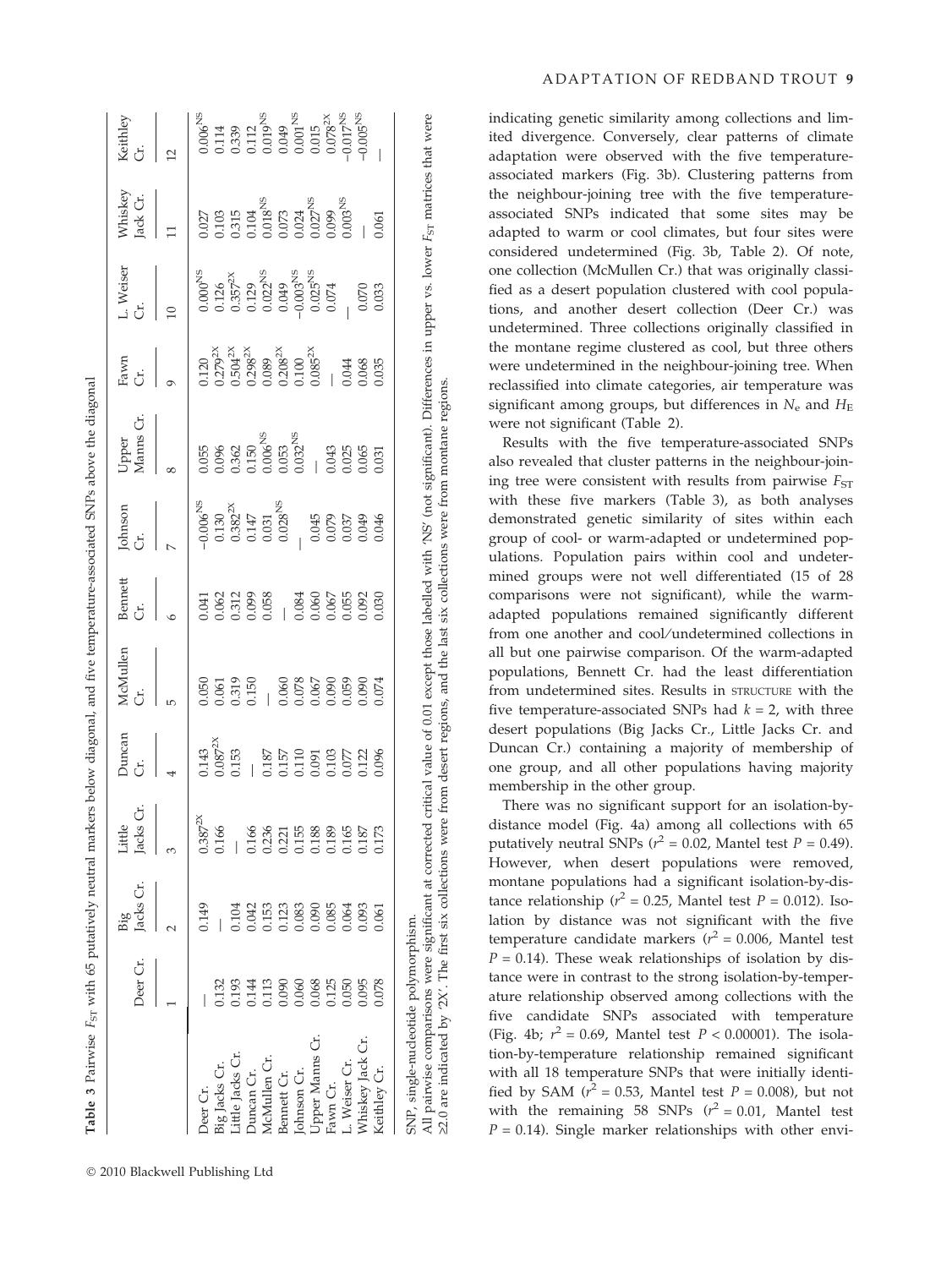

Fig. 3 Neighbour-joining diagram of 12 collections of redband trout (Oncorhynchus mykiss) as determined by (a) panel of 65 putatively neutral single-nucleotide polymorphisms, and (b) panel of five candidate markers associated with temperature. Arrows depict cool- or warm-adapted or undetermined populations as categorized by clustering patterns. Chord distance (Cavalli-Sforza & Edwards 1967) is given at the lower left, and bootstrap values from 1000 iterations that were greater than 50% are shown.

ronmental variables (precipitation and specific conductivity) were not explored because of limited ability to detect population differentiation with one locus.

#### Discussion

In this study, we demonstrated that environmental factors may limit gene flow and also act as a driving force for local adaptation of redband trout in various climates. Previous studies have established temperature as an environmental variable that shapes genetic structure in natural populations of salmonids (Dionne et al. 2008; Narum et al. 2008). Here, we found clear evidence for genetic divergence and limited gene flow in desert populations, but redband trout from cooler sites were genetically similar to one another. Climate of desert streams may limit gene flow of redband trout directly through barriers to dispersal such as intermittent stream flow in summer seasons and disconnect among stream systems (Zoellick 1999; Meyer et al. 2010). While an isolation-by-distance relationship with neutral markers was not significant across all desert and montane populations, this was likely due to the high genetic differentiation of isolated desert populations in close proximity to one another. In fact, montane populations fit an isolation-by-distance model when desert collections were removed from the analysis with neutral markers. Overall, neutral genetic variation appears to be influenced by a variety of factors including barriers to dispersal (i.e., disconnected desert streams), localized spawning and small population size that are known to influence genetic structure in this species (e.g., Taylor 1995; Heath et al. 2002).

Conversely, divergence at candidate loci may be reinforced by local adaptation to environmental conditions (i.e., isolation by adaptation; Nosil et al. 2008). In the current study, a pattern of isolation by temperature was evident for loci associated with temperature but not for neutral markers, suggesting that the multilocus panel of candidate markers was successful at identifying adaptive divergence among collections in differing climates. Further, greater levels of adaptive than neutral divergence were apparent in specific populations of redband trout, particularly among those at temperature extremes from other populations in the study. In addition to markers associated with temperature, two other cli-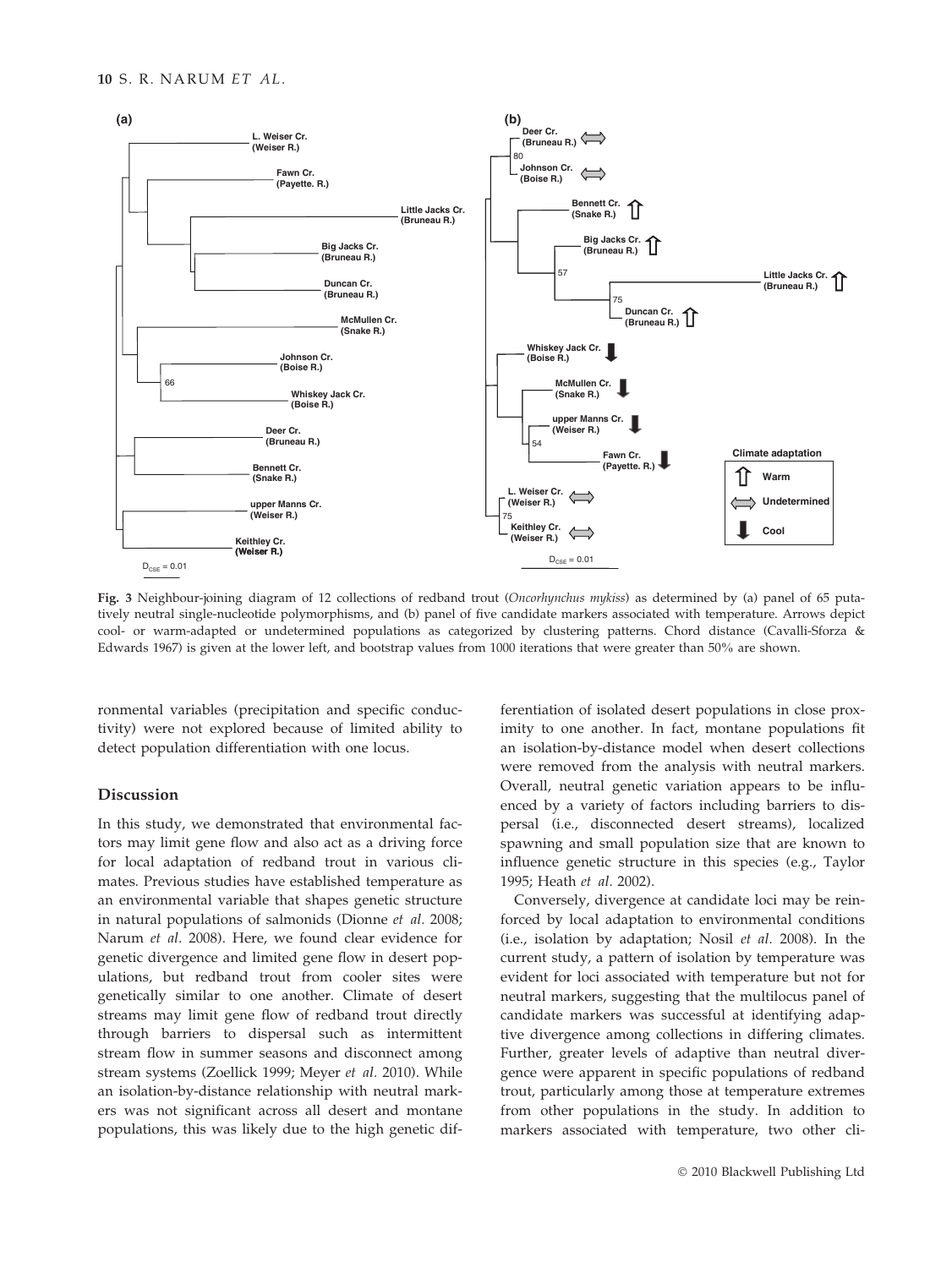

Fig. 4 Patterns of (a) isolation by distance [65 neutral singlenucleotide polymorphisms (SNPs)], and (b) isolation by temperature (five candidate SNPs). Pairwise  $F_{ST}$  values are means over loci included in each panel. Geographic distance equals fluvial distance among sites, and temperature equals the difference in annual maximum air temperature of sites.

mate-related variables (precipitation and specific conductivity) were found to be significantly associated with two SNP markers. The strong association of candidate loci with temperature, precipitation and specific conductivity across populations provided support for selection gradients in redband trout related to their environment. These results indicated that selection is acting to influence allele frequencies at specific genes, and redband trout have probably adapted to differing climates throughout their range.

While a single non-synonymous SNP can be responsible for genetic adaptation to a particular environment (e.g., Hoekstra et al. 2006), many traits are polygenic. Selection for traits such as thermal tolerance in salmonids may encompass a wide variety of biological pathways such as development rate (Hendry et al. 1998), immune response to specific pathogens (Dionne et al. 2007), metabolism (Rodnick et al. 2004) and stress response (Fowler et al. 2009). Our results suggest that numerous candidate genes are involved in climate adaptation in redband trout, consistent with studies in fish indicating that temperature can affect expression of a variety of genes (Kassahn et al. 2007) and life stages (Fowler et al. 2009). In our study, 7.9% of all the analysed SNPs were found in genes that have a functional role that could potentially be of relevance to thermal adaptation. The evidence for adaptive divergence with multiple candidate SNP markers suggests that many genes are involved in selection and adaptation of redband trout to differing environments.

Markers identified as candidates for selection in this study will require further validation given certain caveats of our approach. Our study included only a limited number of markers because of the lack of genome information for this species, and thus the markers identified as candidates for selection may be part of a selective sweep that would only be identified with a denser scan. A more thorough genome scan would also be likely to produce further candidates than those observed here. Another caveat is that correlation tests of MAF with temperature were based primarily on air instead of water temperatures because of the need for long-term data sets to characterize selective environments over many generations. Daily air temperature was shown to be significantly correlated with daily stream temperatures at all sites in 2009 (Fig. S1, Supporting Information), but longterm stream data would probably improve regression analysis for redband trout. However, long-term stream temperature data sets  $(\sim 20 - 30$  years) that better capture oscillations in climate are rare, and we have demonstrated that air temperature may serve as an adequate proxy when water temperature data is limited. This relationship is consistent with studies that have specifically examined correlation of air and water temperatures (e.g., Morrill et al. 2005).

Adequate characterization of environmental variables is an important but challenging task for genetic association studies in natural populations. We initially classified each site in our study as desert or montane based on geographic location of each stream in either high desert plains or mountain regions. However, further analyses suggested that a priori classification of each site into these categories may not accurately reflect the specific environment that redband trout inhabit and that more fine-scale evaluation of habitat may be needed. Warm and cool categories of adaptation were observed for redband trout that did not always correspond to their initial climate classification (desert or montane) based on stream location. This may be because of limited adaptive variation or complex population history, but it may also be representative of utilization of fine-scale environments. For example, fish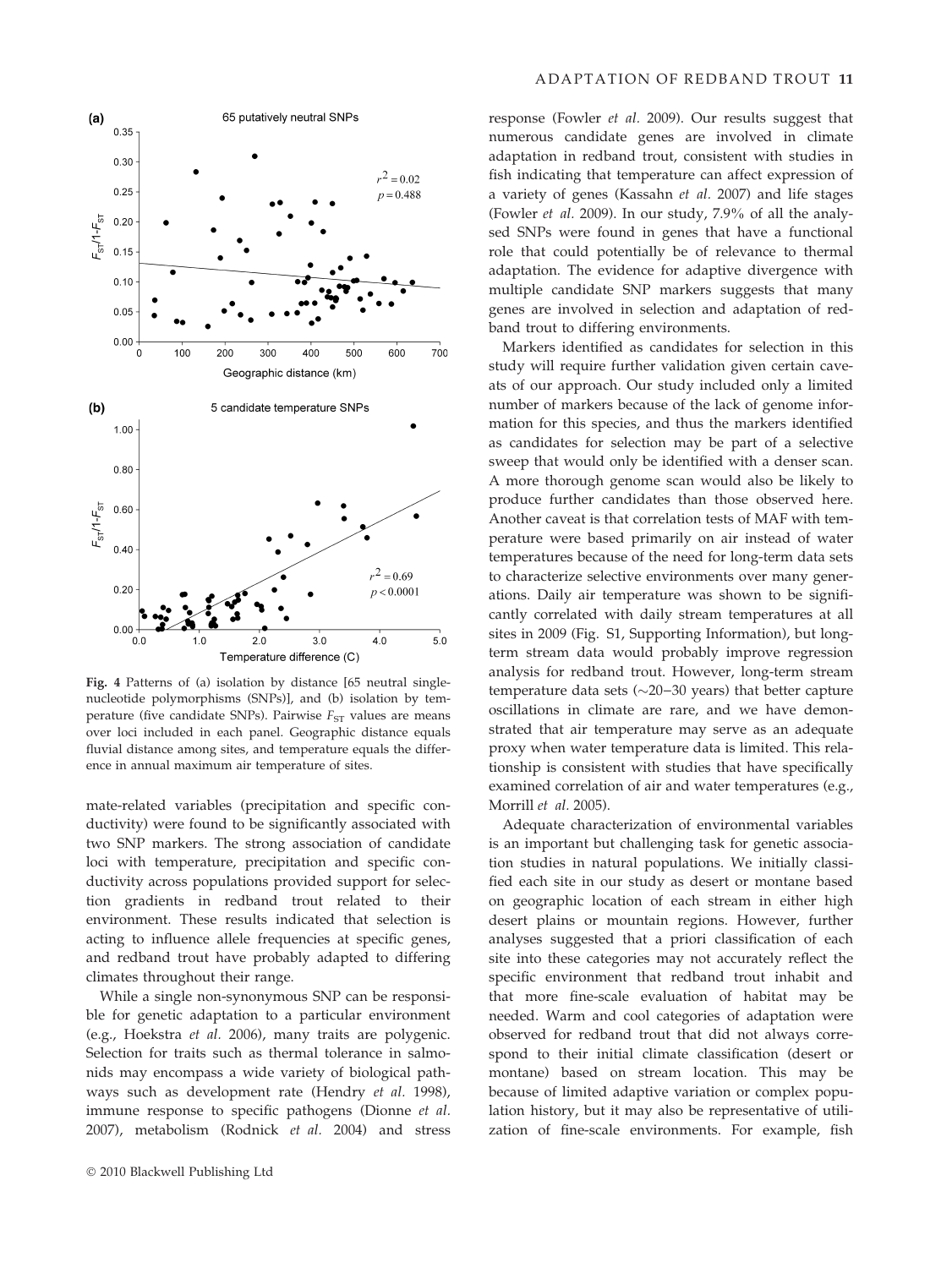may traverse different areas within a stream because headwaters at higher elevations may be located in cooler habitat than lower segments. Further, upwelling from groundwater sources are common and may create thermal refuges for fish and other aquatic organisms (e.g., Ebersole et al. 2001; Tate et al. 2007). Variability in natural environments is inherent as seasonal and annual changes occur with climate-related factors (e.g., temperature and precipitation), and human-related disturbances create difficulty in evaluating habitat over long-term periods. In some cases, inter-related environmental variables may benefit studies because one or more factors may be identified as significant when long-term variation cannot be fully realized. While characterization of local adaptation with candidate markers may be a useful tool to determine biological differences (i.e., adaptive variation) of redband trout and other species, complexity in natural environments also reinforces the need for validation of genetic and phenotypic associations under controlled environments to confirm adaptive variation.

Candidate markers that were associated with environmental variables are reasonable targets for further study; however, the significant signal may also be because of linkage with genes or markers not included in this study (e.g., Charlesworth et al. 1997). We identified six SNPs as highly significant candidates for selection related to environment in populations of redband trout. These six SNPs were located in cis-regulatory (non-coding) regions of genes and thus may be under regulatory control or closely linked with variation in coding regions. Putative gene function for the six candidate markers (Table 4) suggest that they may play roles in local adaptation to climate in traits such as thermal tolerance and disease resistance. However, these may simply be genes closely linked to the actual regions of the genome controlling for these traits. As the markers identified with the  $F_{ST}$  outlier approach were not con-

Table 4 Putative gene function of candidate markers associated with temperature, precipitation and conductivity

| SNP marker                                           | Gene                                                 | Putative function                                                                                                                                                                                         | References                   |
|------------------------------------------------------|------------------------------------------------------|-----------------------------------------------------------------------------------------------------------------------------------------------------------------------------------------------------------|------------------------------|
| Omy_gdh-271<br>(temperature)                         | Glutamate dehydrogenase                              | An enzyme present in<br>mitochondria of eukaryotes that<br>converts glutamate to a-<br>ketoglutarate, for urea synthesis.<br>Relevant finding: cold<br>adaptation in Antarctic fish                       | Ciardiello et al. (2000)     |
| Omy_stat3-273<br>(temperature)                       | Signal transducers and<br>activator of transcription | This protein transmits signals<br>that help response to bacteria<br>and fungi, and regulation of<br>inflammation.<br>Relevant Finding: response to<br>heat stress                                         | Buckley & Somero (2009)      |
| Omy_aldB-165<br>(temperature)                        | Aldolase B                                           | A glycolytic enzyme found in<br>the liver and kidney.<br>Relevant finding: thermal<br>acclimation and stress                                                                                              | Huber & Guderley (1993)      |
| $Omy_ltr5-205$<br>(temperature)                      | Toll-like receptor 5                                 | This gene is a member of the<br>Toll-like receptor (TLR) family<br>that plays a fundamental role in<br>pathogen recognition and<br>activation of innate immunity.<br>Relevant finding: immune<br>response | Bilodeau & Waldbieser (2005) |
| Omy_Ogo4-212<br>(temperature<br>and<br>conductivity) | Unknown                                              | Unknown; no BLAST similarity                                                                                                                                                                              | Olsen et al. (1998)          |
| Omy_hsf2-146<br>(precipitation)                      | Heat-shock factor 2                                  | Regulates the synthesis of heat-<br>shock proteins during<br>differentiation and development.<br>Relevant finding: responsive to<br>erythrocyte differentiation                                           | Airaksinen et al. (1998)     |

SNP, single-nucleotide polymorphism.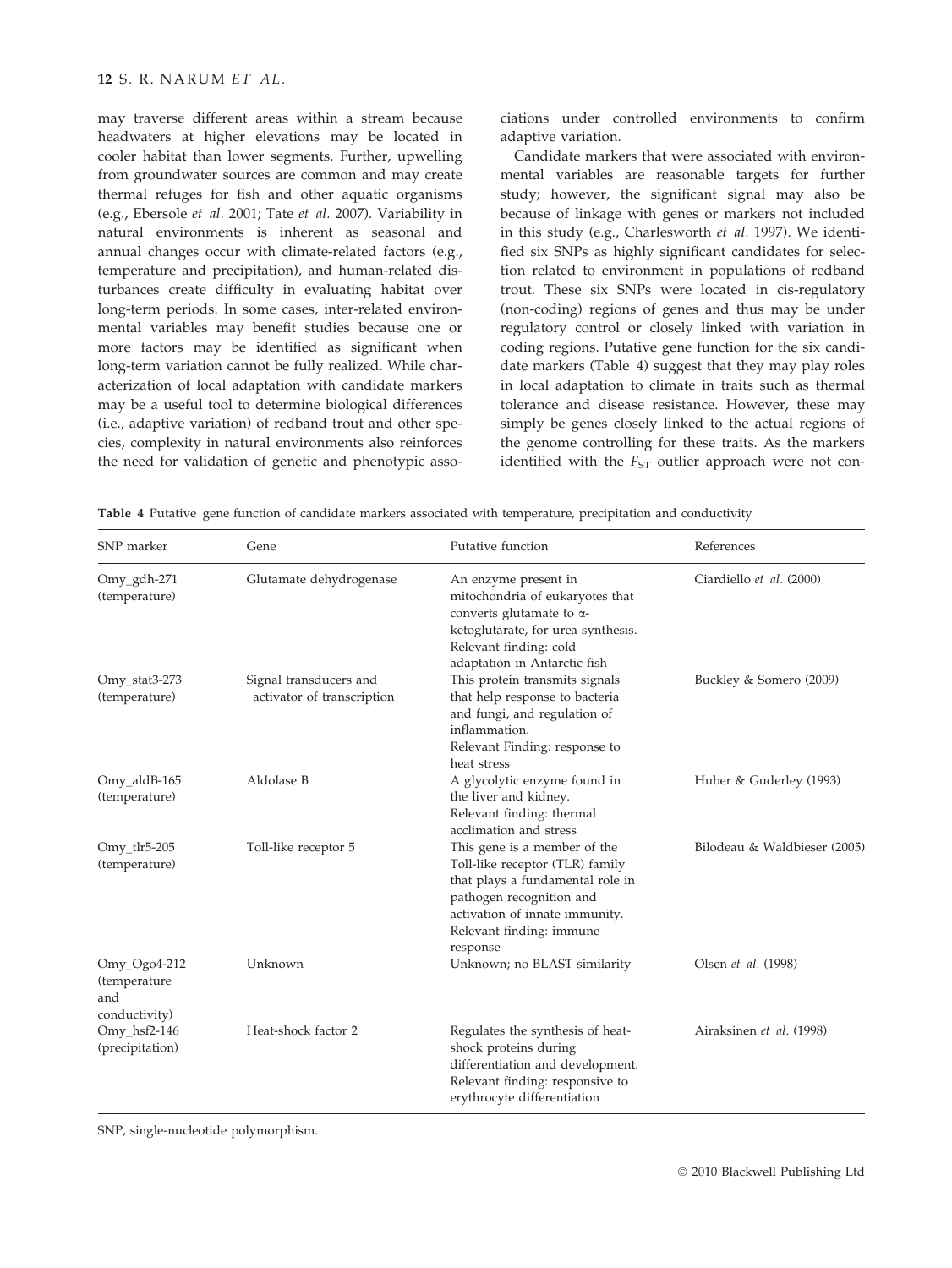sistent or supported by other association methods (SAM, linear regression, STRAT), it was not possible to validate the markers from outlier tests but these loci may warrant further investigation. Only one (Omy\_tlr5- 205) of the six candidate markers identified in this study was significant with the  $F_{ST}$  outlier approach (Beaumont & Nichols 1996) and highlights the potential for false negatives with general  $F_{ST}$ -based approaches. Additional loci identified as candidates with the  $F_{ST}$ outlier approach may be under climate-independent selection and thus would not be expected to be correlated with variables tested in this study or they may be false positives. Sampling design may have also influenced or confounded results of  $F_{ST}$  outlier tests. Further, habitat characteristics that are related to climate may covary, and it was not possible in this study to identify or predict specific phenotypic traits with genotypic data at candidate markers. However, common garden studies under controlled environments may assist with the determination of candidate markers and their association with specific traits such as thermal tolerance, disease resistance, growth and stress response. More extensive sequencing efforts (i.e., pyro and next generation sequencing) and gene expression of candidate regions may also help to elucidate the specific genes and their functional role in adaptation to climate.

Despite these challenges, genome-wide association studies with dense SNP markers offer the potential to predict phenotypes and 'genetic merit' of individuals (Lee et al. 2008; Wray et al. 2007) or populations (De Roos et al. 2009). While these types of methods have been advocated to predict genetic risk in humans (e.g., Morrison et al. 2007) and to enhance artificial selection programmes (e.g., Lande & Thompson 1990), they may also have the potential to identify adaptive variation in natural animal populations for ecological and conservation applications. Our study identified six candidate markers in redband trout that were significantly associated with environment, and further evaluations may lead to a larger number of markers to make robust predictions regarding this species' ability to adapt to climate change. Previous studies suggest that climate change may greatly impact seasonal cues in nature (e.g., Bradshaw & Holzapfel 2008) and cause shifts in species distributions and migration patterns (Berthold et al. 1992; Bradshaw et al. 2004; Hari et al. 2006). However, locally adapted reaction norms may be sufficiently plastic to allow for adaptation to different environments if phenotypic and genetic variation exists (e.g., Jensen et al. 2008). Thus, monitoring of candidate gene allele frequencies along genetic clines may prove to be effective for quantifying the influence of climate change on natural populations (e.g., Umina et al. 2005). Further, the potential to predict genetic adaptability of individuals and populations to changing climate conditions may have profound implications for many species that face extensive anthropogenic disturbances, but more advanced models are needed that address this issue.

## Acknowledgements

Tissue samples were collected by Steve Elle and field assistants. Lori Maxwell provided assistance with genotyping in the laboratory. David Graves provided Fig. 1 and pairwise fluvial distances among collection sites. Funding was provided by the Bonneville Power Administration.

# References

- Aguilar A, Garza JC (2008) Isolation of 15 single nucleotide polymorphisms from coastal steelhead, Oncorhynchus mykiss (Salmonidae). Molecular Ecology Resources, 8, 659–662.
- Airaksinen S, Rabergh CMI, Sistonen L, Nikinmaa M (1998) Effects of heat shock and hypoxia on protein synthesis in rainbow trout (Oncorhynchus mykiss) cells. The Journal of Experimental Biology, 201, 2543–2551.
- Akey JM (2009) Constructing genomic maps of positive selection in humans: where do we go from here? Genome Research, 19, 711–722.
- Akey JM, Zhang G, Zhang K et al. (2002) Interrogating a highdensity SNP map for signatures of natural selection. Genome Research, 12, 1805–1814.
- Antao T, Lopes A, Lopes RJ et al. (2008) LOSITAN: a workbench to detect molecular adaptation based on a Fstoutlier method. BMC Bioinformatics, 9, 323.
- Beacham TD, Murray CB (1990) Temperature, egg size, and development of embryos and alevins of five species of Pacific salmon: a comparative analysis. Transactions of the American Fisheries Society, 119, 927–945.
- Beaumont MA, Balding DJ (2004) Identifying adaptive genetic divergence among populations from genome scans. Molecular Ecology, 13, 969–980.
- Beaumont MA, Nichols RA (1996) Evaluating loci for use in the genetic analysis of population structure. Proceedings of the Royal Society of London Series B, 263, 1619–1626.
- Beer WN, Anderson JJ (2001) Effect of spawning day and temperature on salmon emergence: interpretations of a growth model for Methow River Chinook. Canadian Journal of Fisheries and Aquatic Sciences, 58, 943–949.
- Benjamini Y, Yekutieli D (2001) The control of false discovery rate under dependency. Annals of Statistics, 29, 1165–1188.
- Berthold P, Helbig AJ, Mohr G et al. (1992) Rapid microevolution of migratory behaviour in a wild bird species. Nature, 360, 668–670.
- Bilodeau AL, Waldbieser GC (2005) Activation of TLR3 and TLR5 in channel catfish exposed to virulent Edwardsiella ictaluri. Developmental and Comparative Immunology, 29, 713– 721.
- Bradshaw WE, Holzapfel CM (2008) Genetic response to rapid climate change: it's seasonal timing that matters. Molecular Ecology, 17, 157–166.
- Bradshaw WE, Zani PA, Holzapfel CM (2004) Adaptation to temperate climates. Evolution, 58, 1748–1762.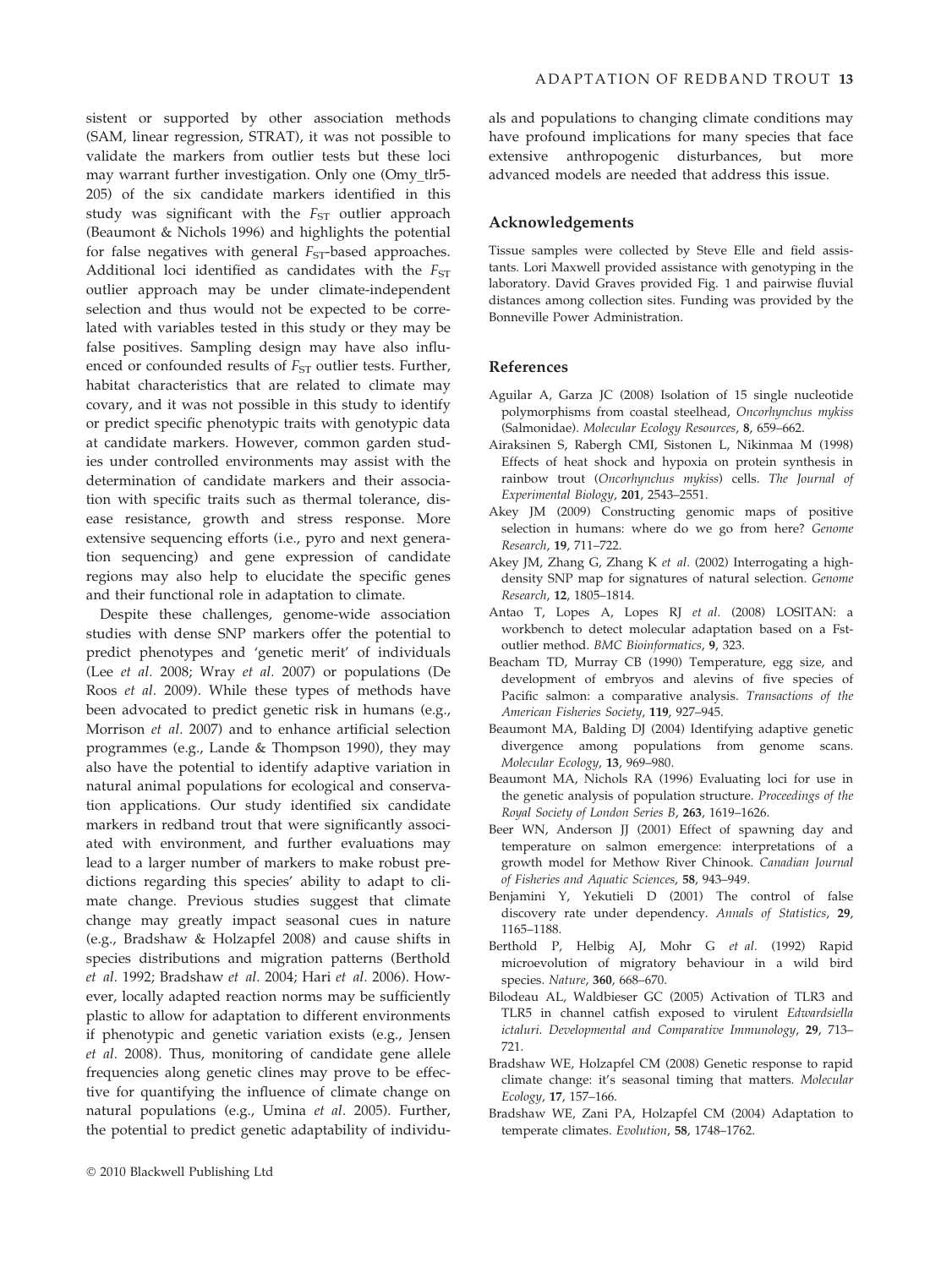- Brannon EL (1987) Mechanisms stabilizing salmonid fry emergence timing. Canadian Special Publication of Fisheries and Aquatic Sciences, 96, 120–124.
- Buckley BA, Somero GN (2009) cDNA microarray analysis reveals the capacity of the cold-adapted Antarctic fish Trematomus bernacchii to alter gene expression in response to heat stress. Polar Biology, 32, 403–415.
- Campbell NR, Narum SR (2009a) Quantitative PCR assessment of microsatellite and SNP genotyping with variable quality DNA extracts. Conservation Genetics, 10, 779–784.
- Campbell NR, Narum SR (2009b) Identification and characterization of heat shock response related single nucleotide polymorphisms in O. mykiss and O. tschawytscha. Molecular Ecology Resources, 9, 1460–1559.
- Campbell NR, Overturf K, Narum SR (2009) Characterization of 22 novel single nucleotide polymorphism markers in steelhead and rainbow trout. Molecular Ecology Resources, 9, 318–322.
- Cavalli-Sforza LL, Edwards WWF (1967) Phylogenetic analysis; models and estimation procedures. Evolution, 32, 550–570.
- Charlesworth B, Nordborg M, Charlesworth D (1997) The effects of local selection, balanced polymorphism and background selection on equilibrium patterns of genetic diversity in subdivided populations. Genetical Research, 70, 155–174.
- Chase K, Jones P, Martin A et al. (2009) Genetic mapping of fixed phenotypes: disease frequency as a breed characteristic. Journal of Heredity, 100, S37–S41.
- Ciardiello MA, Camardella L, Carratore V, di Prisco G (2000) L-Glutamate dehydrogenase from the Antarctic fish Chaenocephalus aceratus: primary structure, function and thermodynamic characterization: relationship with cold adaptation. Biochimica et Biophysica Acta – Protein Structure and Molecular Enzymology, 1543, 11–23.
- Crozier LG, Hendry AP, Lawson PW et al. (2008) Potential responses to climate change in organisms with complex life histories: evolution and plasticity in Pacific salmon. Evolutionary Applications, 1, 252–270.
- De Roos APW, Hayes BJ, Goddard ME (2009) Reliability of genomic predictions across multiple populations. Genetics, 183, 1545–1553.
- Dionne M, Miller KM, Dodson JJ et al. (2007) Clinal variation in MHC diversity with temperature: evidence for the role of host-pathogen interaction on local adaptation in Atlantic salmon. Evolution, 61, 2154–2167.
- Dionne M, Caron F, Dodson JJ, Bernatchez L (2008) Landscape genetics and hierarchical genetic structure in Atlantic salmon: the interaction of gene flow and local adaptation. Molecular Ecology, 17, 2382–2396.
- Ebersole JL, Liss WJ, Frissell CA (2001) Relationship between stream temperature, thermal refugia and rainbow trout Oncorhynchus mykiss abundance in arid-land streams in the northwestern United States. Ecology of Freshwater Fish, 10, 1–10.
- Evanno G, Regnaut S, Goudet J (2005) Detecting the number of clusters of individuals using the software STRUCTURE: a simulation study. Molecular Ecology, 14, 2611–2620.
- Excoffier L, Hofer T, Foll M (2009) Detecting loci under selection in a hierarchically structured population. Heredity, 103, 285–298.
- Foll M, Gaggiotti OE (2008) A genome-scan method to identify selected loci appropriate for both dominant and codominant markers: a Bayesian perspective. Genetics, 180, 977–993.
- Fowler SL, Hamilton D, Currie S (2009) A comparison of the heat shock response in juvenile and adult rainbow trout (Oncorhynchus mykiss) – implications for increased thermal sensitivity with age. Canadian Journal of Fisheries and Aquatic Sciences, 66, 91–100.
- Gamperl AK, Rodnick KJ, Faust HA et al. (2002) Metabolism, swimming performance, and tissue biochemistry of high desert redband trout (Oncorhynchus mykiss ssp.): evidence for phenotypic differences in physiological function. Physiological and Biochemical Zoology, 75, 413–431.
- Hari RE, Livingstone DM, Siber R et al. (2006) Consequences of climatic change for water temperature and brown trout populations in Alpine rivers and streams. Global Change Biology, 12, 10–26.
- Heath DD, Busch C, Kelly J, Atagi DY (2002) Temporal change in genetic structure and effective population size in steelhead trout (Oncorhynchus mykiss). Molecular Ecology, 11, 197–214.
- Hendry AP, Hensleigh JE, Reisenbichler RR (1998) Incubation temperature, developmental biology, and the divergence of sockeye salmon (Oncorhynchus nerka) within Lake Washington. Canadian Journal of Fisheries and Aquatic Sciences, 55, 1387–1394.
- Hendry AP, Farrugia TJ, Kinnison MT (2008) Human influences on rates of phenotypic change in wild animal populations. Molecular Ecology, 17, 20–29.
- Hermisson J (2009) Who believes in whole-genome scans for selection? Heredity, 103, 283-284.
- Hoekstra HE, Hirschmann RJ, Bundey RA et al. (2006) A single amino acid mutation contributes to adaptive beach mouse color pattern. Science, 313, 101–104.
- Hoffmann AA, Hallas RJ, Dean JA, Schiffer M (2003) Low potential for climatic stress adaptation in a rainforest Drosophila species. Science, 301, 100–102.
- Holt RA, Amandi A, Rohovec JS, Fryer JL (1989) Relation of water temperature to bacterial cold-water disease in coho salmon, Chinook salmon, and rainbow trout. Journal of Aquatic Animal Health, 1, 94–101.
- Huber M, Guderley H (1993) The effect of thermal acclimation and exercise upon the binding of glycolytic enzymes in muscle of the goldfish Carassius auratus. Journal of Experimental Biology, 175, 195–209.
- Hubisz MJ, Falush D, Stephens M, Pritchard JK (2009) Inferring weak population structure with the assistance of sample group information. Molecular Ecology Resources, 9, 1322–1332.
- Jakobsson M, Rosenberg NA (2007) CLUMPP: a cluster matching and permutation program for dealing with label switching and multimodality in analysis of population structure. Bioinformatics, 23, 1801–1806.
- Jensen LF, Hansen MM, Pertoldi C et al. (2008) Local adaptation in brown trout early life-history traits: implications for climate change adaptability. Proceeding of the Royal Society of London Series B, 275, 2859–2868.
- Joost S, Kalbermatten M, Bonin A (2008) Spatial Analysis Method (SAM): a software tool combining molecular and environmental data to identify candidate loci for selection. Molecular Ecology Resources, 8, 957–960.
- Kassahn KS, Crozier RH, Ward AC et al. (2007) From transcriptome to biological function: environmental stress in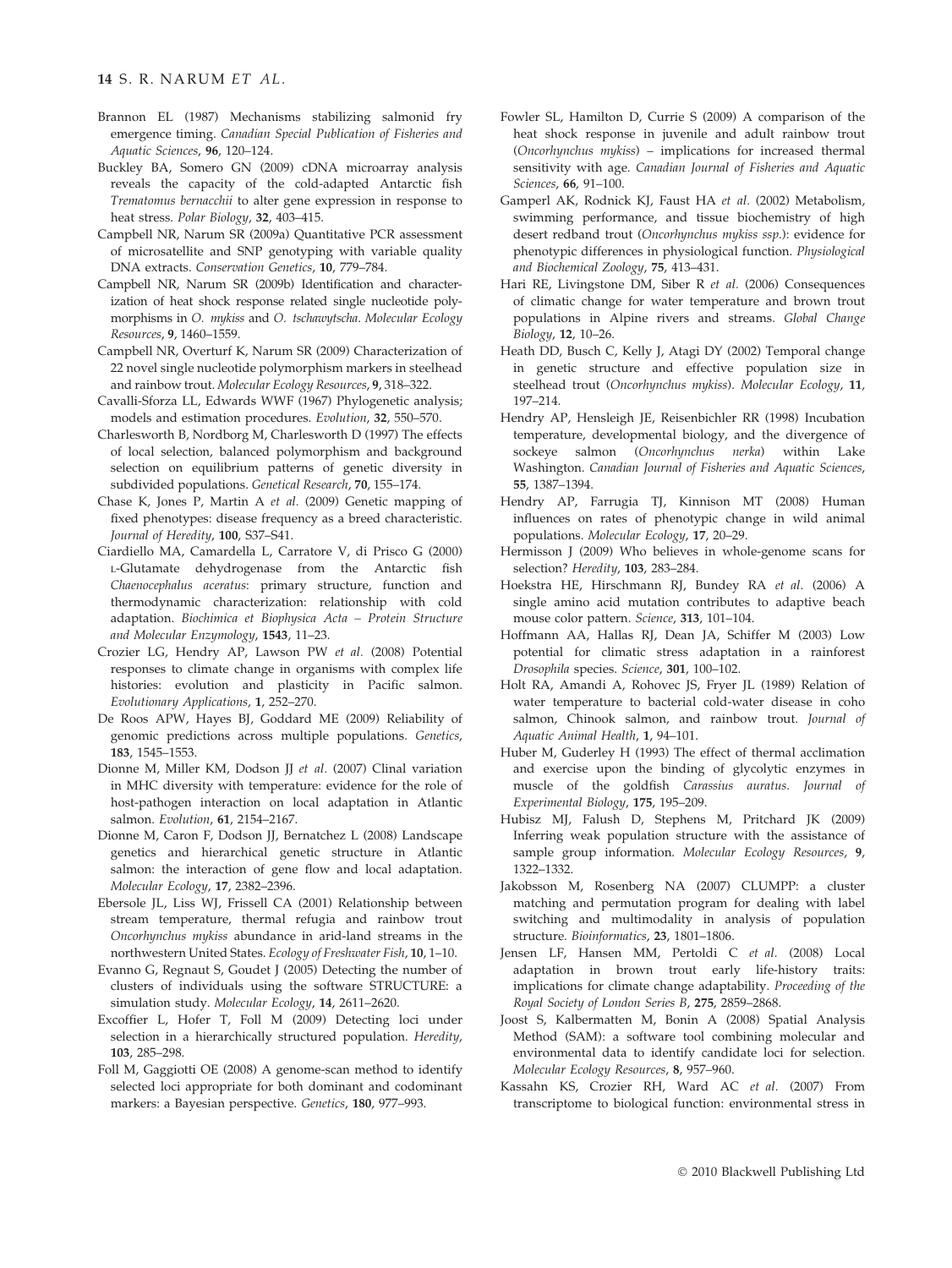an ectothermic vertebrate, the coral reef fish Pomacentrus moluccensis. BMC Genomics, doi:10.1186/1471-2164-8-358.

- Lande R, Thompson R (1990) Efficiency of marker-assisted selection in the improvement of quantitative traits. Genetics, 124, 743–756.
- Lander ES, Schork NJ (1994) Genetic dissection of complex traits. Science, 265, 2037–2048.
- Langella O (2001) Populations 1.2.24: population genetic structure (individuals or populations distances, phylogenetic trees). Available: http://www.pge.cnrs.gif.fr/bioinfo/ populations/.
- Lee SH, van der Werf JHJ, Hayes BJ, et al.. (2008) Predicting unobserved phenotypes for complex traits from wholegenome SNP Data. PLoS Genetics, 4: e1000231, doi:10.1371/ journal.pgen.1000231.
- Luikart G, England PR, Tallmon D et al. (2003) The power and promise of population genomics: from genotyping to genome typing. Nature Reviews Genetics, 4, 981–994.
- Lyman RF, Mackay TFC (1998) Candidate quantitative trait loci and naturally occurring phenotypic variation for bristle number in Drosophila melanogaster: the delta-hairless gene region. Genetics, 149, 983–998.
- Marcogliese DJ (2001) Implications of climate change for parasitism of animals in the aquatic environment. Canadian Journal of Zoology, 79, 1331–1352.
- Meyer KA, Lamansky J, Schill DJ (2010) Biotic and abiotic factors related to redband trout occurrence and abundance in desert and montane streams. Western North American Naturalist, 70, 67–76.
- Morin PA, Luikart G, Wayne RK, SNP Workshop Group (2004) SNPs in ecology, evolution and conservation. Trends in Ecology & Evolution, 19, 208–216.
- Morrill JC, Bales RC, Conklin MH (2005) Estimating stream temperature from air temperature: implications for future water quality. Journal of Environmental Engineering, 131, 139– 146.
- Morrison AC, Bare LA, Chambless LE et al. (2007) Prediction of coronary heart disease risk using a genetic risk score: the atherosclerosis risk in communities study. American Journal of Epidemiology, 166, 28–35.
- Narum SR (2006) Beyond Bonferroni: less conservative analyses for conservation genetics. Conservation Genetics, 7, 783–787.
- Narum SR, Zendt J, Graves D, Sharp B (2008) Influence of landscape on resident and anadromous life history types of Oncorhynchus mykiss. Canadian Journal of Fisheries and Aquatic Sciences, 65, 1013–1023.
- Neuhauss SCF, Biehlmaier O, Seeliger MW et al. (1999) Genetic disorders of vision revealed by a behavioral screen of 400 essential loci in zebrafish. Journal of Neuroscience, 19, 8603– 8615.
- Nosil P, Egan SP, Funk DJ (2008) Heterogeneous genomic differentiation between walking-stick ecotypes: ''isolation by adaptation'' and multiple roles for divergent selection. Evolution, 62, 316–336.
- Olsen JB, Bentzen P, Seeb JE (1998) Characterization of seven microsatellite loci derived from pink salmon. Molecular Ecology, 7, 1083–1090.
- Page RDM (1996) TREEVIEW: an application to display phylogenetic trees on personal computers. Computer Applications in the Biosciences, 12, 357–358.
- Piertney SB, Oliver MK (2006) The evolutionary ecology of the major histocompatibility complex. Heredity, 96, 7– 21.
- Price AL, Patterson NJ, Plenge RM et al. (2006) Principal components analysis corrects for stratification in genomewide association studies. Nature Genetics, 38, 904–909.
- Pritchard JK, Rosenberg NA (1999) Use of unlinked genetic markers to detect population stratification in association studies. American Journal of Human Genetics, 65, 220–228.
- Pritchard J, Stephens M, Donnelly P (2000a) Inference of population structure using multilocus genotype data. Genetics, 155, 945–959.
- Pritchard JK, Stephens M, Rosenberg NA, Donnelly P (2000b) Association mapping in structured populations. American Journal of Human Genetics, 67, 170–181.
- Raymond M, Rousset F (1995) GENEPOP (version 1.2): population genetics software for exact tests and ecumenicism. Journal of Heredity, 86, 248–249.
- Rodnick KJ, Gamperl AK, Lizars KR et al. (2004) Thermal tolerance and metabolic physiology among redband trout populations in south-eastern Oregon. Journal of Fish Biology, 64, 310–335.
- Sprowles AE, Stephens MR, Clipperton NW, May BP (2006) Fishing for SNPs: a targeted locus approach for single nucleotide polymorphism discovery in rainbow trout. Transactions of the American Fisheries Society, 135, 1698–1721.
- Tate KW, Lancaster DL, Lile DF (2007) Assessment of thermal stratification within stream pools as a mechanism to provide refugia for native trout in hot, arid rangelands. Environmental Monitoring and Assessment, 124, 289–300.
- Taylor EB (1995) Genetic variation at minisatellite DNA loci among North Pacific populations of steelhead trout and rainbow trout (Oncorhynchus mykiss). Journal of Heredity, 86, 354–363.
- Torgerson DG, Boyko AR, Hermandez RD et al. (2009) Evolutionary processes acting on candidate cis-regulatory regions in humans inferred from patterns of polymorphism and divergence. PLoS Genetics, doi:10.1371/journal.pgen. 1000592
- Umina PA, Weeks AR, Kearney MR et al. (2005) A rapid shift in a classic clinal pattern in Drosophila reflecting climate change. Science, 308, 691–693.
- Vasemagi A, Primmer CR (2005) Challenges for identifying functionally important genetic variation: the promise of combining complementary research strategies. Molecular Ecology, 14, 3623–3642.
- Waples RS (2006) A bias correction for estimates of effective population size based on linkage disequilibrium at unlinked gene loci. Conservation Genetics, 7, 167–184.
- Waples RS, Do C (2008) LDNE: a program for estimating effective population size from data on linkage disequilibrium. Molecular Ecology Resources, 8, 753–756.
- Weir BS, Cockerham CC (1984) Estimating F-statistics for the analysis of population structure. Evolution, 38, L1358– L1370.
- Wray NR, Goddard ME, Visscher PM (2007) Prediction of individual genetic risk from genome-wide association studies. Genome Research, 17, 1520–1528.
- Zhang F, Wang Y, Deng H (2008) Comparison of populationbased association study methods correcting for population stratification. PLoS ONE, doi:10.1371/journal.pone.0003392.